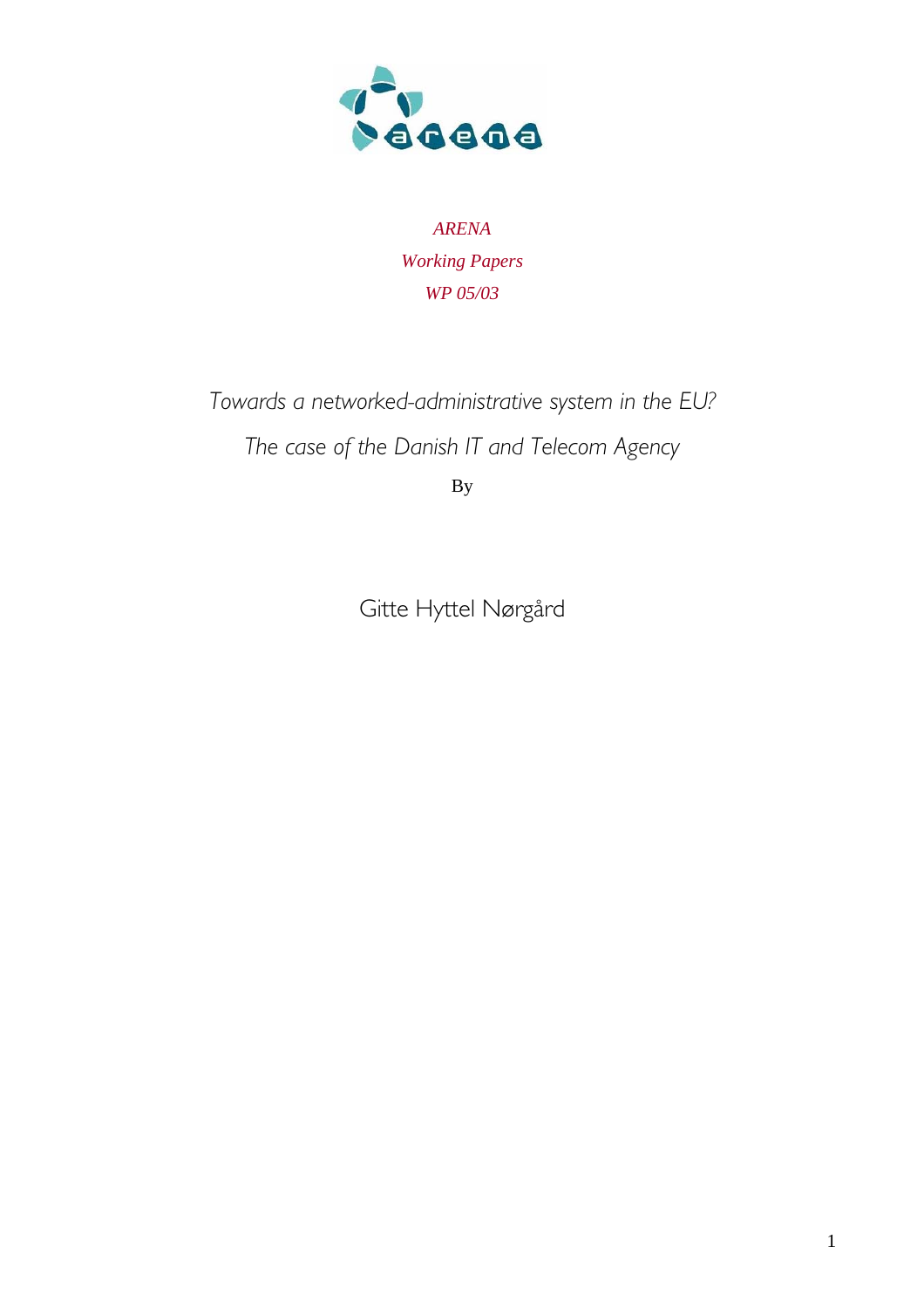#### **Abstract**

With the continuous expansion of the European project in both dept and width the administrative dimension of integration has gained increased attention. An example is the networkedadministrative system, where patterns of conflict and cooperation might cut across national borders and thus partly replace territorial lines of division with functional and sectoral lines. This paper analyses how the Danish IT and Telecom Agency has acted in preparation and implementation of the New Regulatory Framework for Telecommunication in the EU. The purpose is to explore the possible establishment of a networked- administrative system where national regulatory authorities serve both the national government and the EU Commission in a 'double-hatted' manner. Does this also happen in a country that is known for having a strong hierarchical state tradition, one of the best developed coordination structures for handling EU affairs and in addition being reluctant to profound European integration?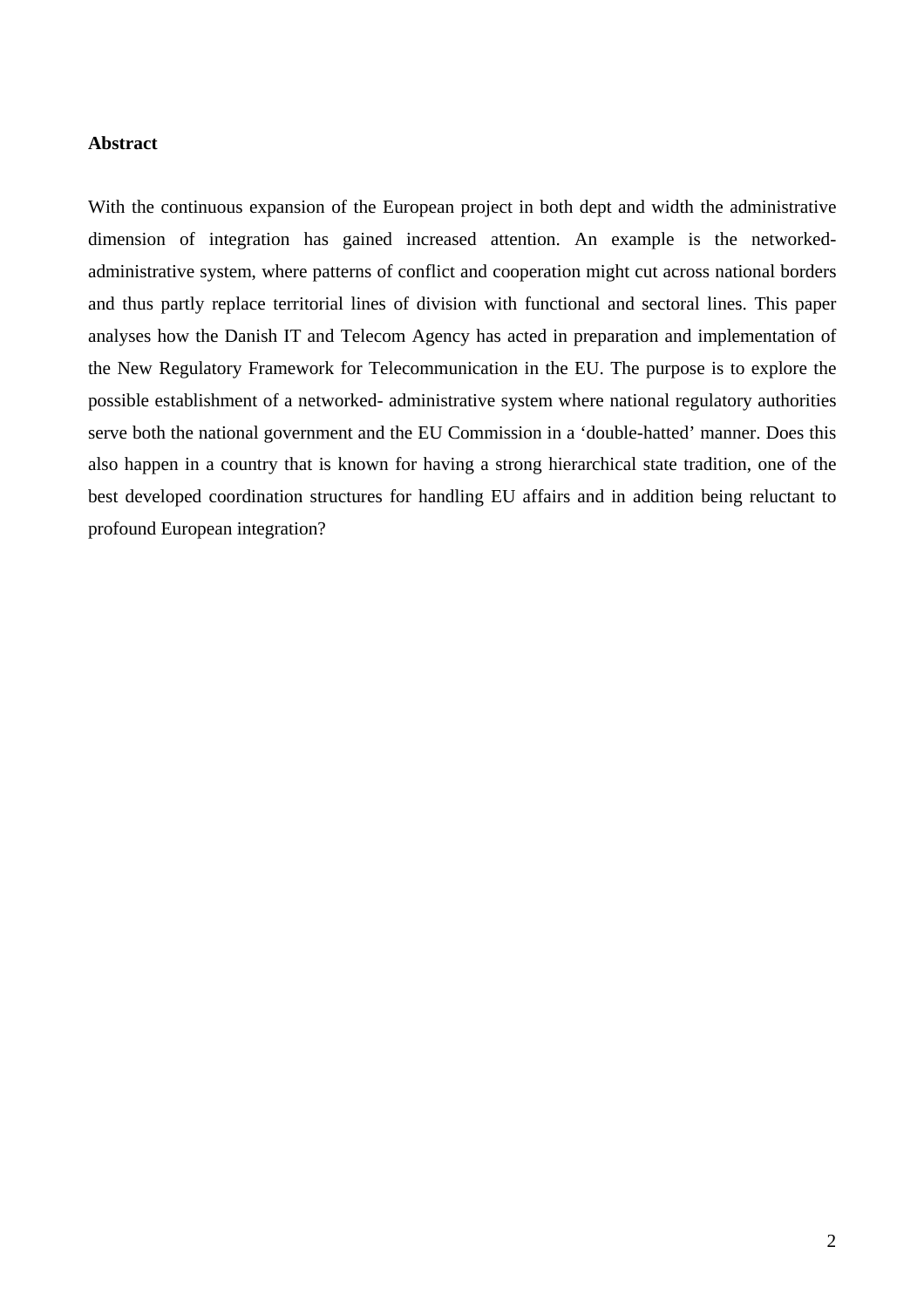#### **1. Introduction**

Administration policy has traditionally been linked to the nation-state as symbol of its autonomy and sovereignty. However, an interesting development has taken place in line with the expansion and widening of the European project. Even though the EU system retains a legally limited influence on administration policy in the nation-states, an evolving standardization of administration and implementation processes and practices across the member states can be observed (Olsen 2002; Sverdrup 2003).

Studies show that EU institutions have developed an increased interest in administration and implementation activities over the last years (Sverdrup 2003). The expansion of policy areas adopted by the EU level has caused a considerable increase in the tasks of EU institutions, especially in the EU Commission. As a consequence the need for convergent implementation practice has also been strengthened. However, this development has not been matched by a transfer of administrative resources and competences to the EU level. On the contrary, nation-states have been remarkably unwilling to let go such instruments, resulting in an overload of work at the EU level (Majone 2000).

Attempts to enhance the efficiency of Brussels have led to new institutional arrangements edified around the administrative missions of the EU Commission. "Agencification" at EU level is an example of this development, by which partly independent agencies assist the Commission in administrative matters without formally adding to its competences and manpower. Decentralizing some of the Commission's tasks to the national administrative level is another option supporting the idea of a "community administration" where (parts of) national bureaucracies are integrated in EU administration. An example is the development of a *networked-administrative system*, where semiautonomous national regulatory authorities act double-hatted in serving (i) the national government as part of the national bureaucracy and (ii) the EU Commission as part of the community administration (Egeberg 2004a:24; Kadelbach 2002:175). Such systems build upon contemporary decentralization initiatives in many nation-states whereby semi-autonomous authorities are delegated regulatory tasks from ministries. Arguably, the changing role distribution indicates a significant change of both EU and national implementation policy (Nørgård 2004). With national regulatory authorities directly linked to the EU level, the establishment of a multi-level community administration becomes a feasible outcome.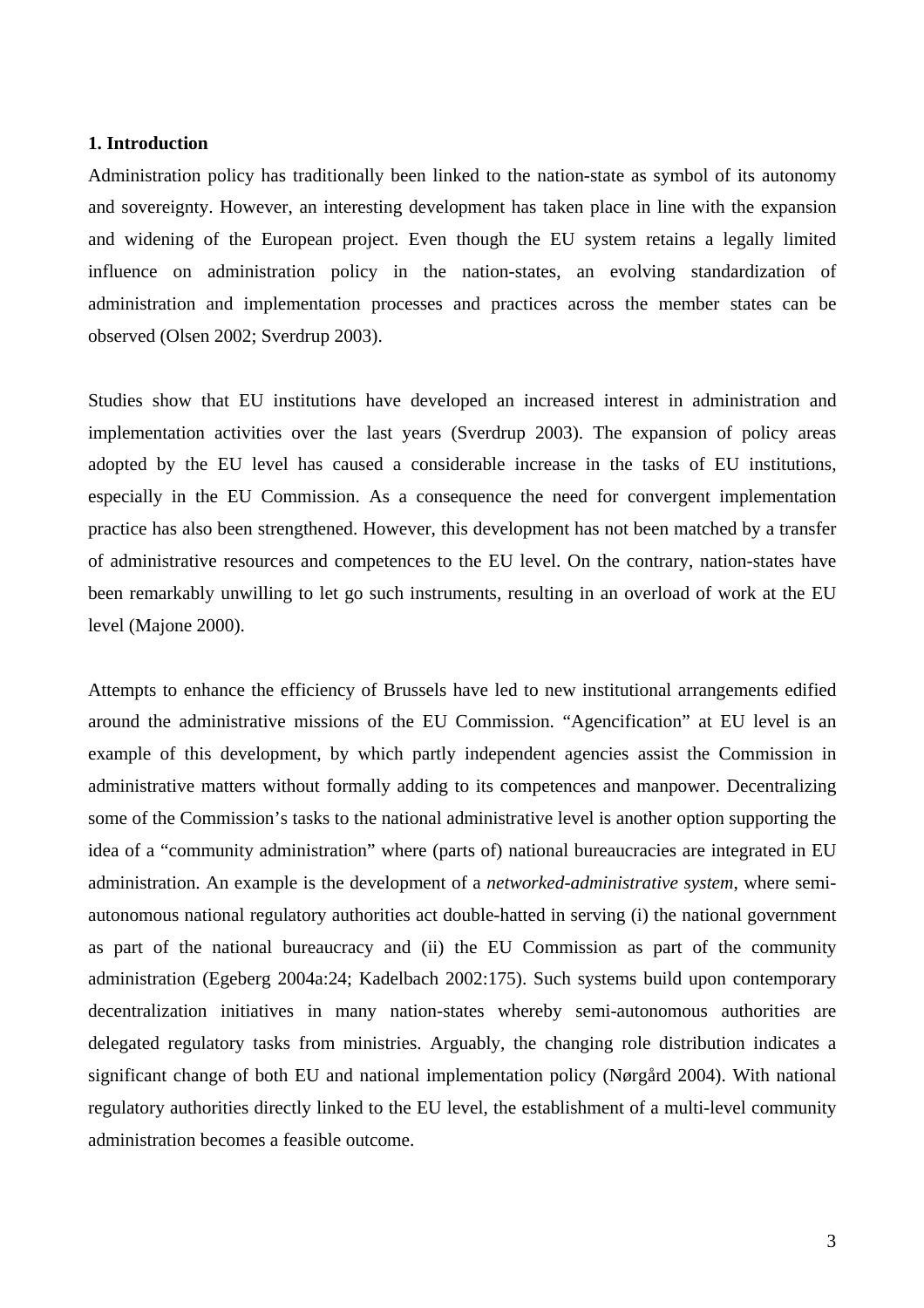In this paper I will present developments in EU telecommunication policy based on a case study of the Danish IT and Telecom Agency (ITTA). Focus of the case study is the preparation and implementation of a New Regulatory Framework for Telecommunication in the EU. The purpose is twofold: First, to explore the extent to which a transnational networked-administrative system might be able to incorporate parts of a state apparatus that has been seen as one of the best coordinated within the Union (i.e. the Danish one) - second, to explain and seek to understand the establishment of such a transnational system.

# **2. How to identify a networked-administrative system**

In order to explore the perceived development of a networked-administrative system, a few definitions are necessary.

## *Networked-administrative system*

A network can be defined as relatively stable, independent, non-hierarchical relations between actors that share the interest of a policy field (Börzel 1998:254). Arguably, the character and state of relations between these actors are of special relevance. By analyzing patterns of co-operation and conflict it is possible to shed light on actor relations at several levels. Crucial to the existence of a networked-administrative system in the EU are inter-institutional patterns of conflict and cooperation cutting across traditional territorial lines. Thus, cleavages follow functional or institutional logics in addition to the territorial one.

To identify patterns of conflict and co-operation between the Danish IT and Telecom Agency and other actors, the following variables will be analyzed:

*Tasks* of the IT and Telecom Agency in preparation and implementation of the new regulatory package. To indicate the existence of a networked-administrative system, the study must show that the regulatory agency has two principals by serving both the Ministry of Science and the Commission.

*Role, identity and interests* of the IT and Telecom Agency when participating in different settings. Studies show that officials participating in trans-national activities over time start identifying with the group as well as with other participants (Egeberg 1999) Furthermore, studies indicate that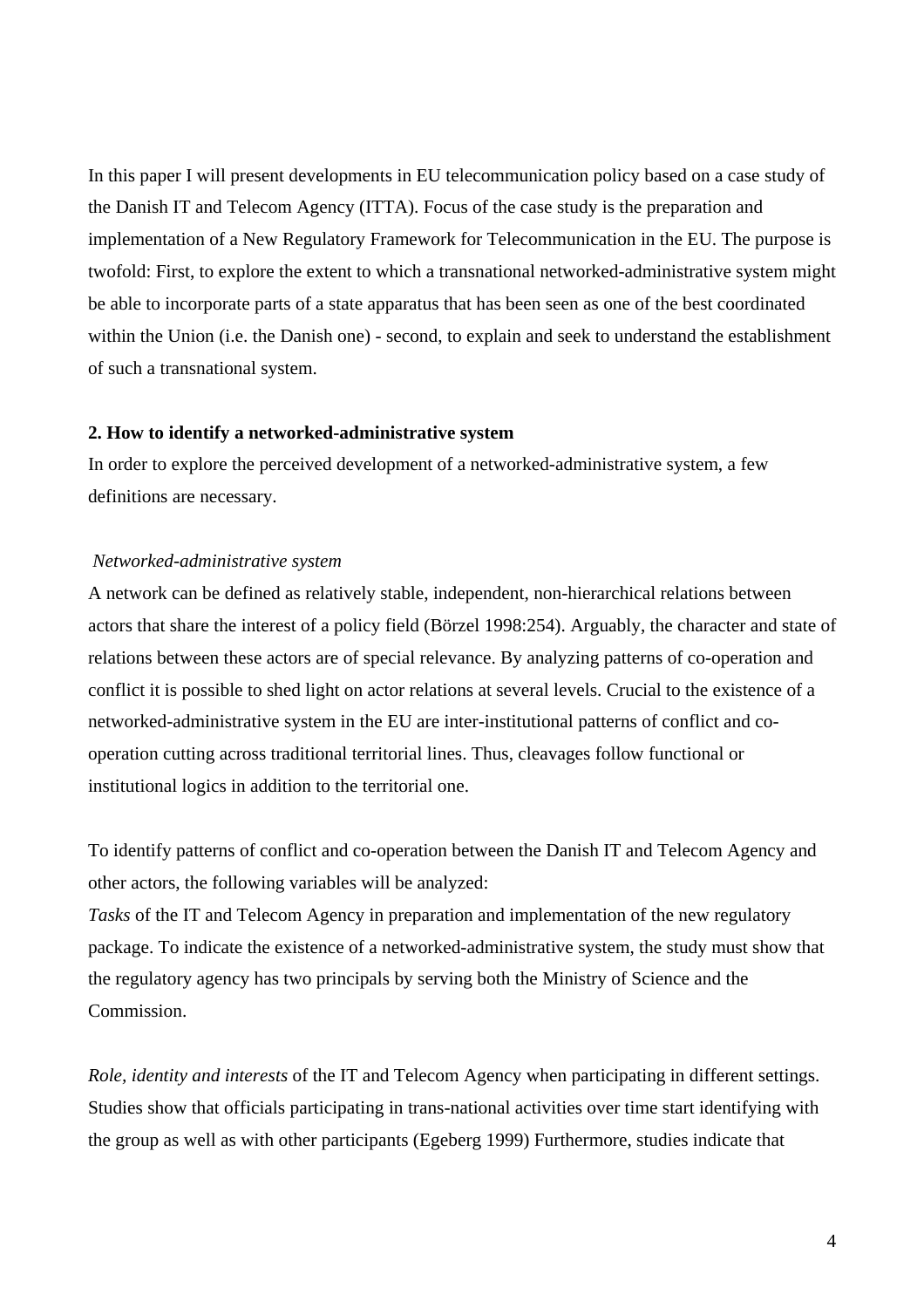officials often play contrasting roles depending on the institutional characteristics. In this study it is interesting to explore if actors from the IT and Telecom Agency are characterized by multiple roles, identities and interests. If the analysis shows a co-existence of (i) national and (ii) European identities and interests - and a set of differentiated roles - it will support the thesis of a networkedadministrative system linking the EU and national levels.

*Interaction* between the IT and Telecom Agency and different actors. Both vertical coordination in the national administration and horizontal coordination with other regulatory agencies are explored. Furthermore, interaction with supra-national institutions as the Commission and the Council is studied. Changing patterns of interaction generally reflect an increasing international co-operation and are not in isolation evidence of a networked-administrative system. Thus, changing patterns of interaction must be seen in relation to multiple roles, identities and interests to indicate the development of a networked-administrative system.

The following variables are expected to influence the development of a network-administrative system.

# *Institutional structure of the EU*

An advanced division of labour and competences between the Commission, Council, Parliament and Court characterizes the institutional structure of the EU system. This differentiation fosters a complexity of behavioural patterns; with different organizational structures and purposes, each institution inspires different patterns of conflict and co-operation. Interaction between the actors is a source of multiple cleavages, either coinciding with or cutting across national boundaries.

## *Organizational structure in the national administration*

A high degree of vertical specialization in the central administration provides the ground for relatively autonomous agencies. Such agencies are characterized by discretion in decision-making, hence little subordination to their central ministry. Furthermore, physical distance between the agencies and ministries will emphasize their relative independence.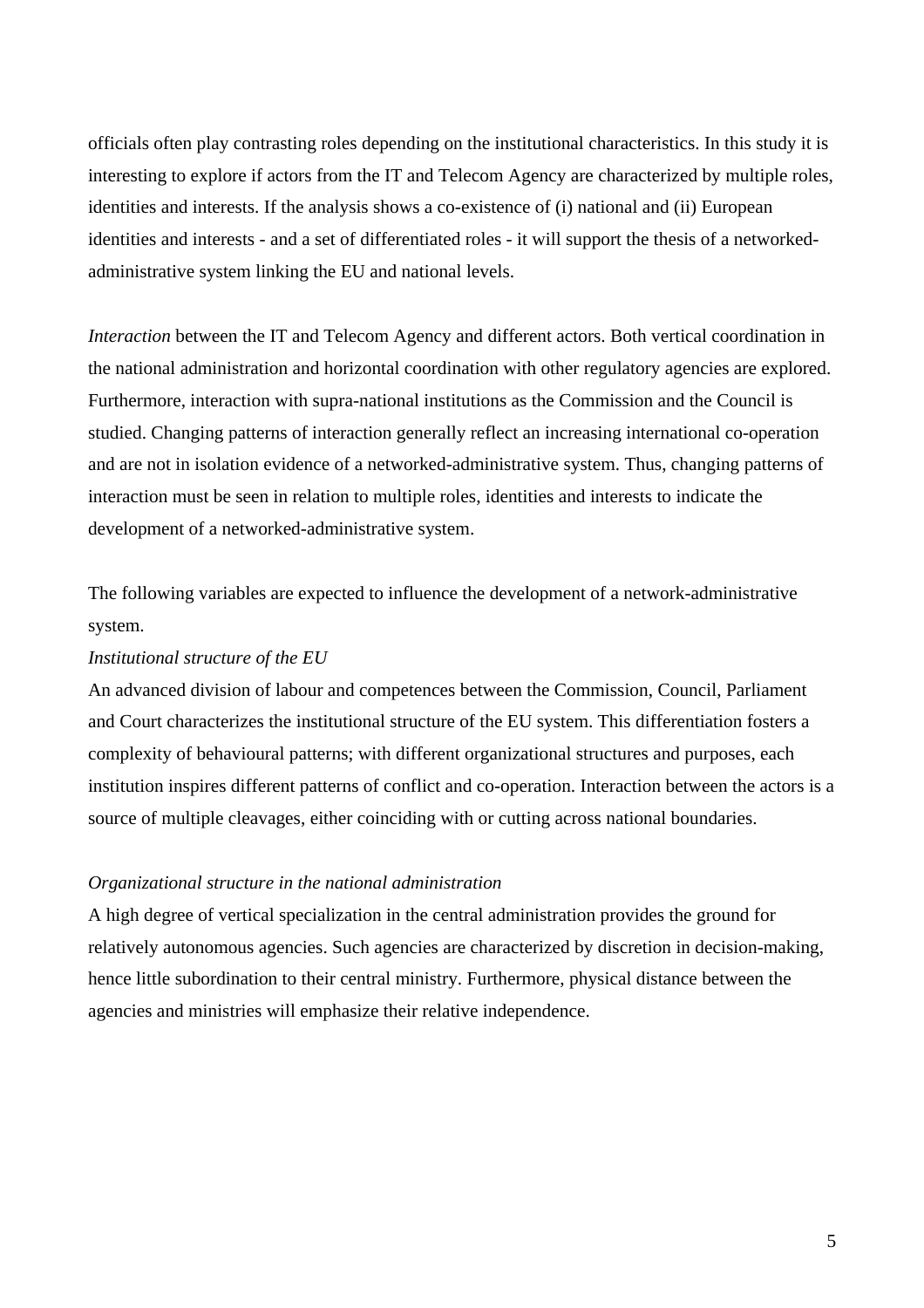The study conducted is an exploratory case study. Using a variety of data sources such as semistructured personal interviews, legal and official EU documents and national policy documents, the analysis draws on both primary and secondary sources<sup>1</sup>.

# **3. Theorizing the development of a networked-administrative system**

Several theoretical perspectives could be of relevance to explain the development of a networkedadministrative system. The theoretical framework of this paper draws on three perspectives with differing perceptions of the development of a European political order.

From an *intergovernmental perspective* EU integration reflects the will of national leaders, as these are considered the dominant actors in the European policy process. Thus, member-states act as *coherent* unites led and coordinated by national governments (Moravscik 1998). When acting in the EU arena, national governments perform with predefined preferences formulated at the national level. Without any direct channel of representation, sub-national actors as well as the variety of non-governmental actors are deemed to go through the national government to get their interests represented at EU level. Following the intergovernmental approach, EU institutions are regarded as arenas for solving collective transaction problems among nation-states. Without any independent role beyond the authority delegated to them by the member states, the institutions act as instruments of the national governments (Moravcsik 1993).

In a *multi-level governance perspective* EU integration is characterized by interaction between multiple actors at multiple levels of governance, making integration a complex international as well as national phenomenon. The core argument of multi-level governance is that EU integration has led to a loss of competence for the nation-state while the competences at the supra-national EU level and sub-national, decentralized level have been strengthened (Marks et al. 1996). Integration has opened the possibilities for sub-national actors to act directly in the EU arena, bypassing national governments (Jeffery 2000:3). Without national governments as gate-keepers, sub-national actors may become partners in transnational networks. According to Jachtenfuchs (2001) it is the EU´s fragmented institutional structure as well as the absence of a strong power centre that have stimulated the variety of actors and the multiple channels of access. This environment works as a stimulus to the development of multi-level networks between actors.

 $\overline{a}$ 

<sup>&</sup>lt;sup>1</sup> Literature consulted for this article also includes the author's master thesis, submitted in 2004 (Nørgård 2004).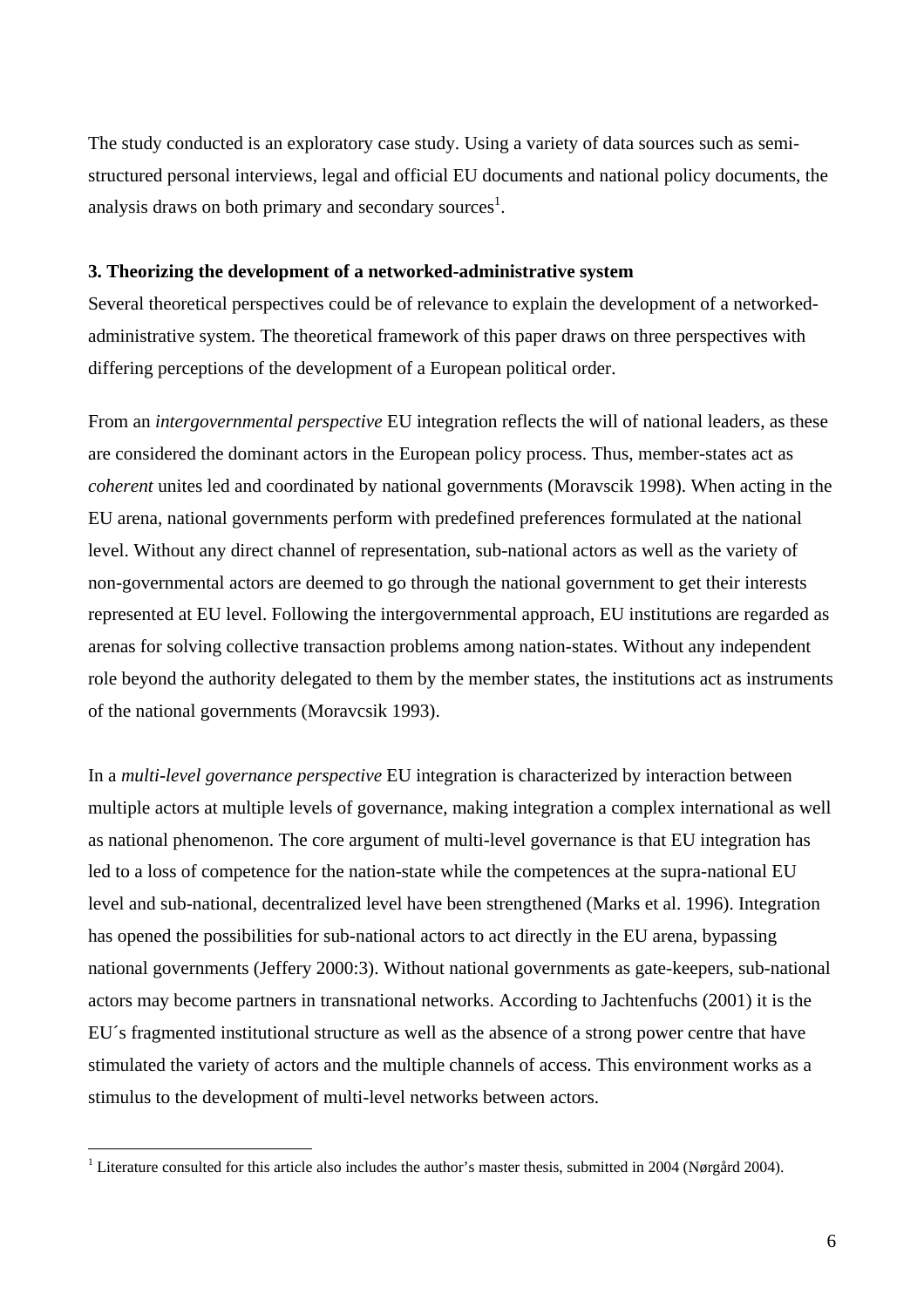The key assumption of *the organizational perspective* is that organizational structure influences the behaviour of actors. In a European integration context this means that the organizational structure of EU institutions affects behaviour of the actors interacting within these institutions. As the EU institutions are characterized by various structures and organizational principles, a range of cleavages appear. The institutions may be structured in ways that underpin or challenge a state centric order (Egeberg 2004b). As an example, the Council is primarily organized according to territory like the classical intergovernmental organizations UN, OECD etc. In the various Council committees actors of the member-states represent first and foremost national interests. In contrast, the Commission is primarily organized according to non-territorial criteria, with actors representing sectional and functional interests in the different directorates general (DGs). The division of work between EU institutions such as the Commission and the Council provides for inter-institutional conflicts and multiple contact points for national governments. In this process the Commission may add to the complexity by searching "partners" within national administrations.

In addition to the institutional architecture at EU level, the national administrative structure is of relevance. The development of semi-autonomous regulatory authorities strengthens vertical specialization. Thus, regulatory authorities become more independent of the national political leadership (Egeberg 2003). Accordingly, regulatory authorities may have autonomy to serve both the national political system and the EU Commission in a double-hatted manner. An "unpacking" of institutions is necessary to expose the conditions for transformation of actors and political processes. A primary organization structure is the setting where actors spend most time and energy. National administrations typically constitute the primary structure of national officials. In a secondary structure actors interact, but without the same amount of energy as in the primary structure. However, such a structure also widens the frame of reference by adding new agendas, obligations and participants (Egeberg 2004b). A typical example of such a structure is the EU committee system.

# **4. Exploring the development of a networked-administrative system**

In order to understand the policy context the IT and Telecom agency is operating in, it is necessary to describe the recent legislative changes in the telecommunication sector known as the New Regulatory Framework. In 1999 the Commission reviewed the existing telecommunication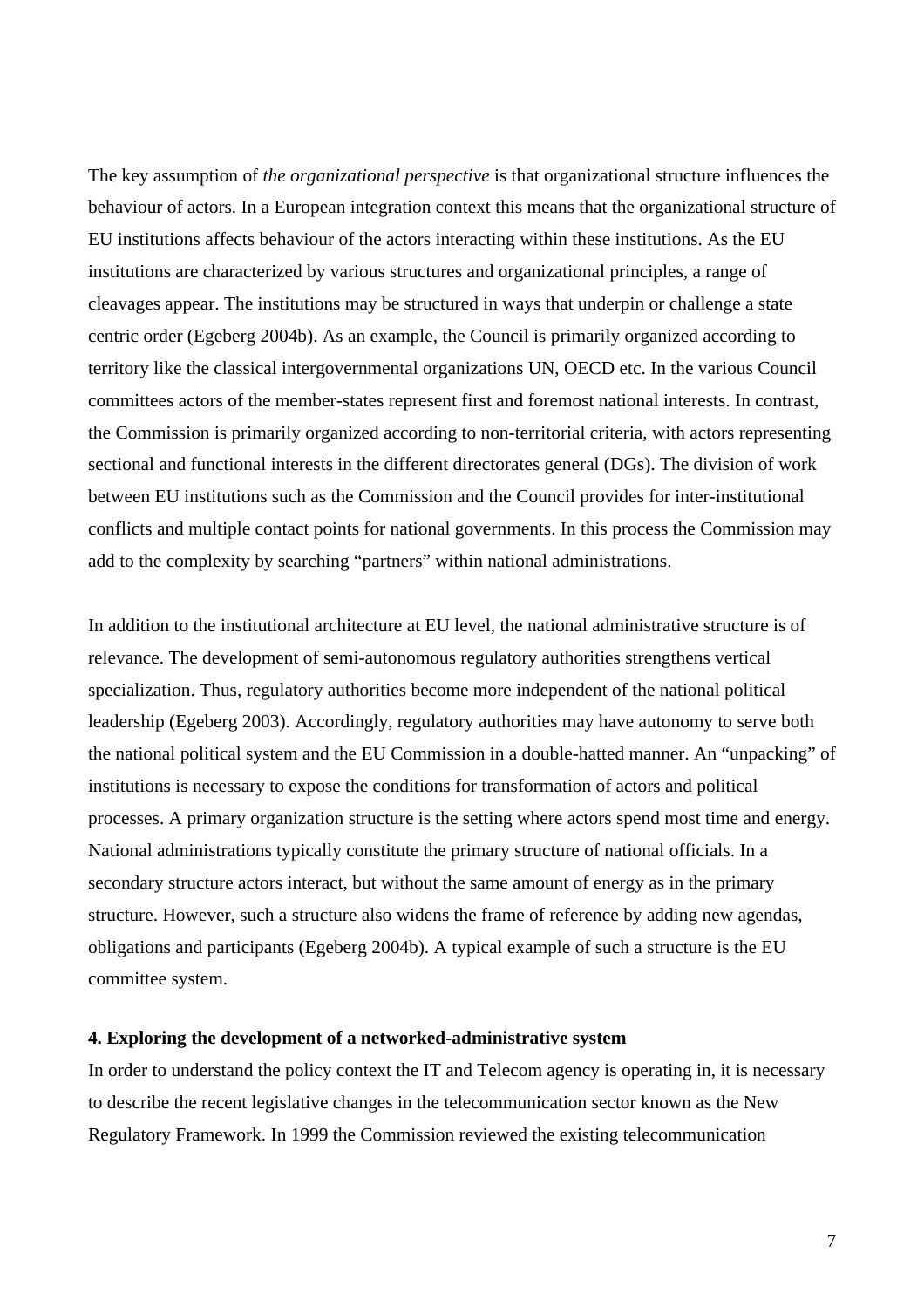legislation in the EU and initiated a set of directives to expand competition in the sector. On 7th March 2002 these directives were adopted by the EU Parliament and the Council and set to be implemented throughout the member-states by  $1<sup>st</sup>$  of July 2003. The New Regulatory Framework contains four directives: The framework Directive (2002/21/EF) sets the main principles for regulation of electronic communications in the EU and specifies the tasks of the national regulatory authorities. The Universal Service Directive (2002/22/EF) lays down the rights of the consumers and the obligations of the industry. The purpose of the Access Directive (2002/19/EF) is to harmonize the rules of access and traffic between telecommunication suppliers in the EU. Finally, the Authorization Directive (2002/20/EF) simplifies the rules of telecommunication licenses. The New Regulatory Framework introduces several new decisions to the policy field, e.g. transforming the procedures of regulation. Whereas a market share over 25 % previously was considered an indicator of significant market power, this is now to be assessed individually by regulatory authorities based on market analysis. If a dominant market position is present, the regulatory authorities are authorized to enforce conditions of market competition. However, the national regulatory authorities are obliged to take utmost account to guidelines specified by the Commission (EU Commission 2002b).

Furthermore, the Framework introduces a notification procedure, whereby national regulatory authorities are obliged to notify other regulatory authorities as well as the Commission before implementing regulation. The feedback from these actors must be taken into account; formally, the Commission can veto an activity if it is thought to counter general objectives of the Community. Introduction of the notification procedure is obviously inspired by EU competition policy – a field which, however, has been comprehensively reformed through decentralizing enforcement to national authorities and courts (Støle 2004).

The revision of regulatory procedures has significant consequences for national regulatory authorities. As these are now in charge of market analysis, they are authorized to take decisions concerning market positions, obligations and remedies based on individual discretion. In several interviews it is emphasized that revision has increased the autonomy of the IT and Telecom Agency. At the same time the framework has decreased the opportunities to lay down specific national rules by the Ministry of Science (MS) (MS interview 25.02.2004; ITTA interview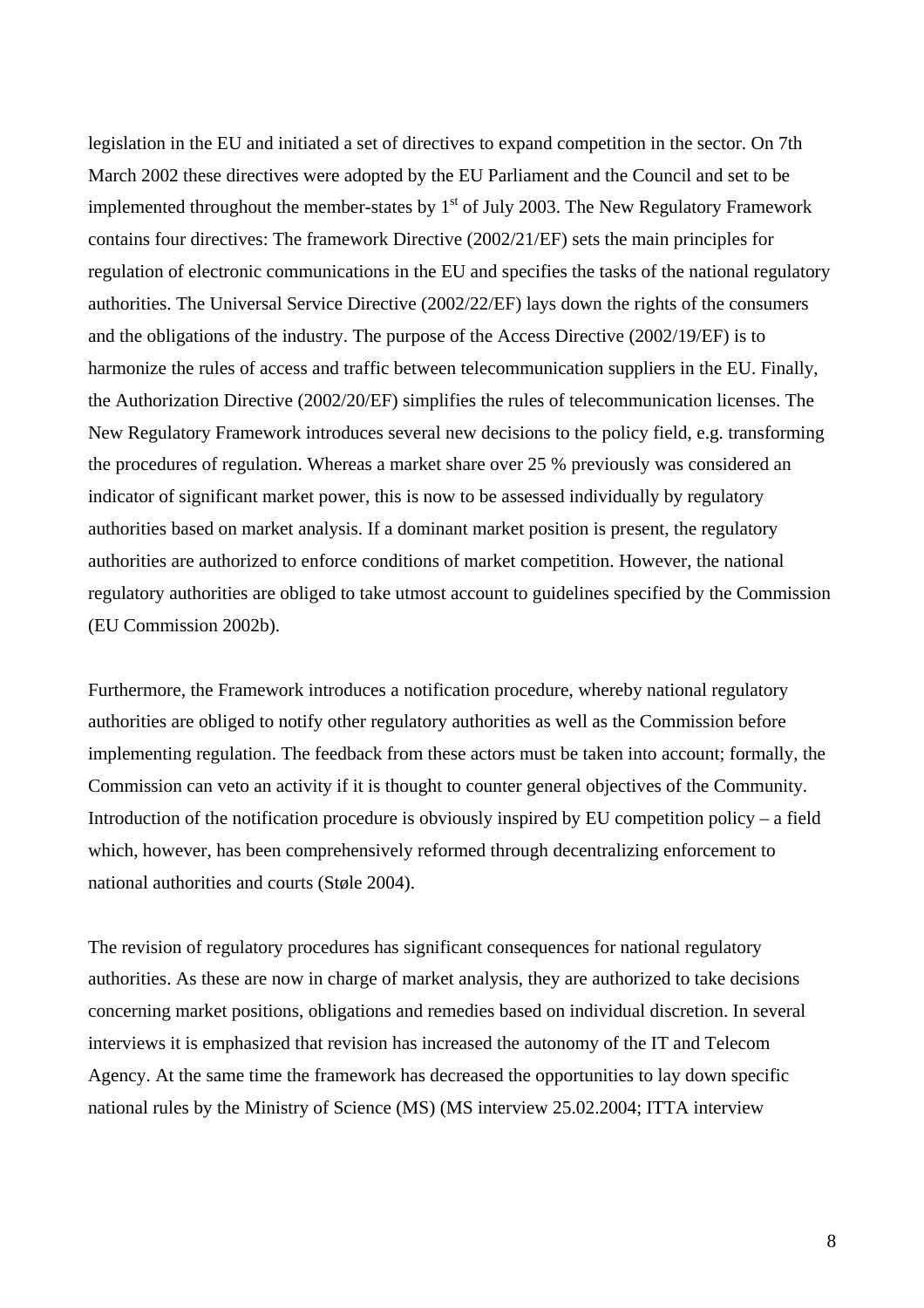25.02.2004). These observations support Dehousse in his arguments of a strengthening of *administrative* at the expense of *legislative* processes (2002:220).

## *4.1 The IT and Telecom Agency and the Commission*

In general, the New Framework has intensified co-operation between the IT and Telecom Agency and the Commission. Given its special veto right, the Commission acts not just as a central partner in EU telecommunication but also as a principal to national regulatory authorities. The New Framework has increased the nation-level discretion of regulatory authorities yet subordinated them more directly to the Commission. Furthermore, the notification procedure gives the Commission a legal opportunity to interact in the implementation of policies.

As indicated by the pre-notification procedure, both formal and informal relations have expanded. The pre-notification procedure is an informal preparatory procedure, with national regulatory authorities presenting their notification drafts to the Commission. Thus the latter's comments are taken into consideration before the formal notification is produced, reducing the risk of a veto. Following intensified co-operation with the Commission, a change of attitude has appeared in the IT and Telecom Agency. Where the Agency was reluctant to interact with the Commission, maintaining the exclusiveness of national affairs, the attitude is now more relaxed and characterized by interpersonal relations (ITTA interview 25.02.2004).

Interestingly, interaction between the Commission and regulatory agencies has been quite limited in preparation of the New Framework. This fact separates the case dealt with here from previous studies in which the Commission is shown to be assisted by national expertise in preparation of legislative drafts (Egeberg et al. 2003). When preparing the telecommunication framework, the Commission has primarily made use of internal expertise and evaluations of previous legislation (ITTA interview 25.02.2003). However, the Commission has on several occasions consulted national regulatory authorities to get feedback on legislative implementation. This has indirectly given regulatory authorities a chance of input to the Framework preparation. An example of such input is the license free system, which was introduced in Denmark already in 1996 – thus giving the IT and Telecom Agency a chance to document that it might have an impact on Commission decision-making.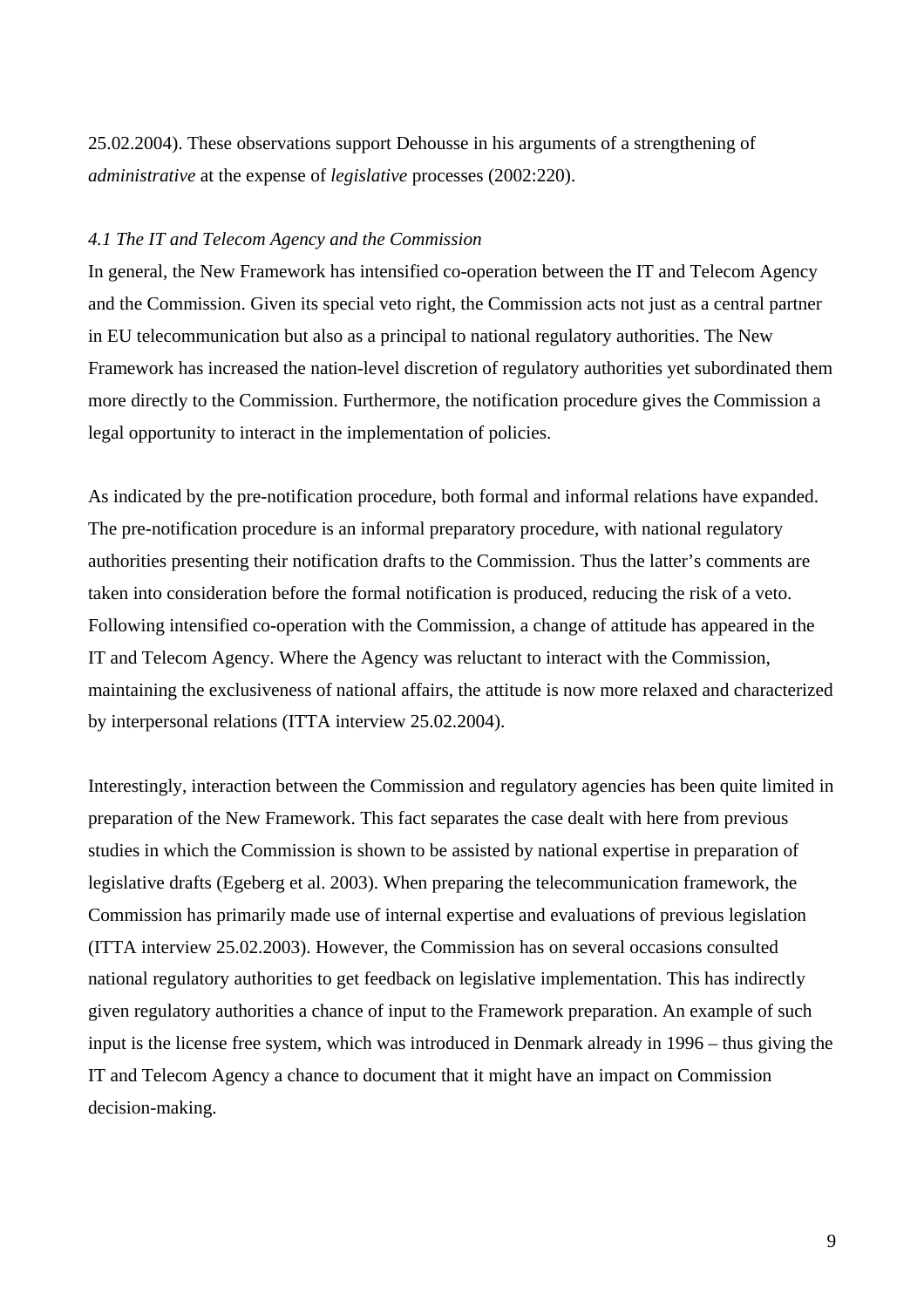## *4.2 The IT and Telecom Agency and the Ministry of Science*

As the IT and Telecom Agency has legal authority to act without instructions from the Ministry of Science, it can be defined as an independent authority. However, this independence only encompasses regulatory activities. In large parts of the general administrative work the IT and Telecom Agency assists the Ministry; furthermore they act as a central partner in the Ministry's EU activities. As prescribed by the formal coordination system in Denmark, legislative drafts from the Commission are discussed in special committees with participants from the IT and Telecom Agency, the Ministry of Science, telecommunication companies and consumer representatives. Furthermore, Danish positions presented in the Council negotiations are prepared in cooperation with the IT and Telecom Agency. As regards national implementation of EU directives<sup>2</sup>, the IT and Telecom Agency has played a crucial role. Evidently, much of preparatory work has been characterized by close interplay between the IT and Telecom Agency and the Ministry of Science.

This national cooperation style is carried to activities at the EU level. However, as national experts in general are often invited to assist national delegations in Council working groups, the presence of the IT and Telecom Agency in the Danish delegation is not extraordinary. The ministry is rarely expected to possess detailed technical knowledge; hence such negotiations are often left to national expertise (MS interview 25.02.2004). However, the procedure of cooperation based on a common working document indicates that the IT and Telecom Agency is present not only when technical matters are negotiated but throughout the negotiation process. According to informants in the IT and Telecom Agency, a closely knit delegation - as well as its combination of technical and political skills - gives strategic advantages; the Danish delegation is considered to have a considerable influence in the Council working group (ITTA interview 25.02.2004). The Ministry of Science has also included the IT and Telecom Agency in the Communication Committee (CoCom) of national resort ministries. Thus, informants from both institutions take for granted that they share the same interests on the international scene. This case study shows that the IT and Telecom Agency is capable of separating its roles as (i) part of its resort ministry in the Council delegation group and

 $\overline{a}$ 

 $2<sup>2</sup>$  The main principle of governance in the European Union makes the EU level responsible for policy initiating and decision while the national-state level is in charge of policy implementation. This principle is known as the principle of shared competences and institutional autonomy (Sverdrup 2003)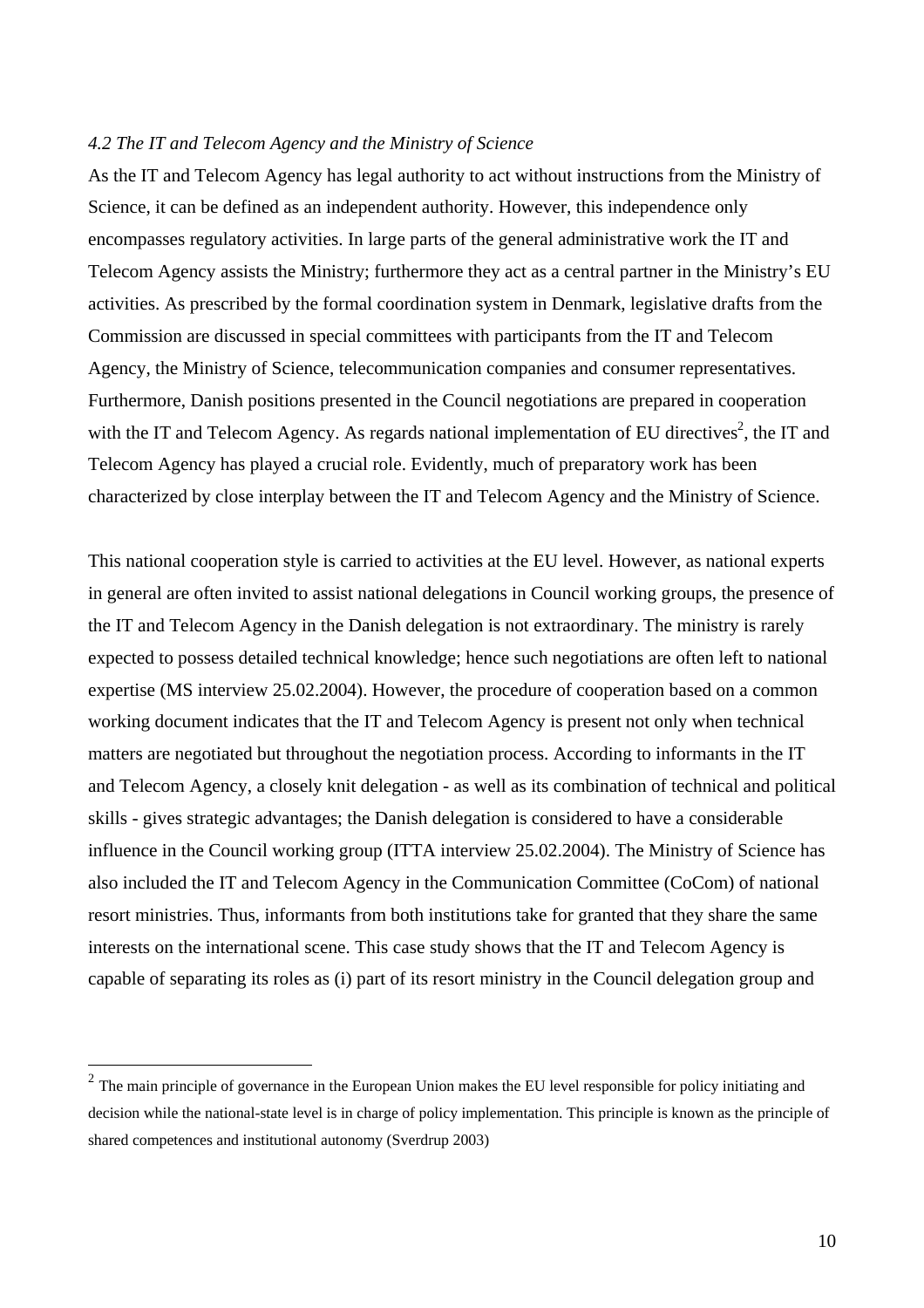(ii) independent authority in regulatory activities (ITTA interview 25.02.2004, MS interview 25.02.2004).

The IT and Telecom Agency's task as administrator of national legislation raises the question of inconsistence between two principals. In Kadelbach's (2002) words, how is a regulatory authority to act if the national implementation of EU Directives is not approved by the Commission? Informants from the Ministry of Science and the IT and Telecom Agency emphasize the governmental responsibility for transposing EU directives into national legislation. The Commission may address the national government in matters of inconsistence. Following these arguments, national regulatory agencies are not in danger of being caught between two principals – as working rule they are to follow national legislation. However, examples indicate that these kinds of dilemmas have been present. In the case of Finland the Commission considered the implementation of directives unsatisfactory and addressed the regulatory authority directly in this matter (ITTA interviews12.01.2004, 25.02.2004).

# *4.3 The IT and Telecom Agency and international co-operation and network*

The telecommunication sector has not been internationalized only with the development of the European Union, as international cooperation has existed for decades. One example is the International Telecommunication Union, established as early as 1850. In 1997 the national regulatory authorities formed the Independent Regulators Group (IRG), a non-binding forum for exchange and debate on telecom experiences. The forum was established at the initiative of regulators, and the group has no formal role in the policy-making process. However, in parallel with negotiations in the Council the IRG group discussed and made several proposed amendments to the New Framework directives. According to informants in the IT and Telecom Agency, the IRG interaction provided qualified knowledge to the Council debate, clarifying a range of details (ITTA interview 25.02.2004). Interestingly, this indicates a certain influence from regulatory authorities on the decision-making process at EU level, in spite of their absence of formal access.

Aside of traditional cooperation in the telecommunication sector, the Commission has been eager to create a common European approach to this field. In the revision of telecommunication legislation in 1997-1999 the Commission took initiative to establish a European Regulatory Agency – receiving only moderate support from the member states. Instead, it was recommended to enhance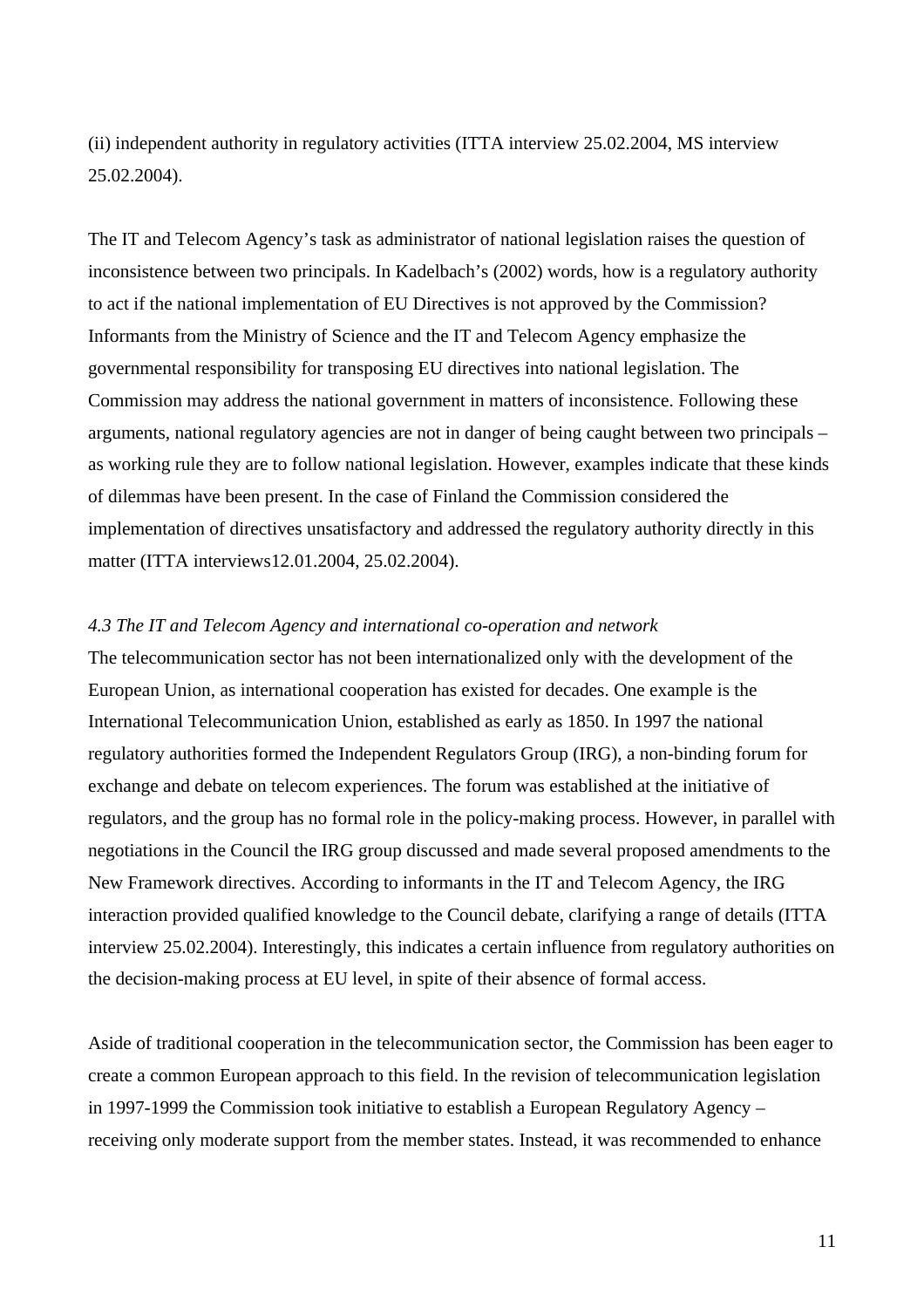coordination and communication between national regulatory agencies; inspired of the IRG the Commission proposed to establish a High Level Communication Group to manage these activities (EU Commission 2000). After some amendments from the EU Parliament (EU Parliament 2000) it was decided to set up a European Regulators Group (ERG).

Remarkably, the proposal of a regulators' group in the EU has met scepticism among national regulatory authorities. One group of countries in the IRG has been enthusiastic about a regulator group, perceiving closer cooperation with the Commission stimulating for the legitimacy of regulatory work. Other countries have been reluctant to the set up of a new group and underline the capacity of established groups as IRG/CEPT/ECTRA<sup>3</sup> to handle the new tasks. According to informants in the IT and Telecom Agency some countries are afraid to lose independence to the Commission, and are not ready to give up IRG for the new ERG. With the continued existence of IRG, an option of exit from the ERG is still present (ITTA interview 26.02.2004).

Nevertheless, the ERG was set up as part of the New Framework with the purpose of promoting cooperation and coordination between national regulatory agencies to secure uniform employment of the directives (2002/21/EF). The ERG network surely is different from working groups established under the Council. With the purpose of guiding and assisting the Commission in consolidation of the internal market, the group has a common European focus, its members acting as regulators rather than national representatives.

Procedures of implementation and best practice (PIBs) are one of the ERG initiatives to increase harmonization. However, with these procedures being of non-binding character, they function primarily as advice and recommendation. The Commission is not without influence in this work; if regulatory authorities do not succeed in formulating common procedures, it is authorized as principal to make recommendations. The ERG furthermore works to increase harmonization by deciding remedies; in cooperation with the Commission the regulatory authorities specify obligations for a dominant market actor in a given situation. Again, the specifications are of a nonbinding nature.

 $\overline{a}$ 

<sup>&</sup>lt;sup>3</sup> IRG: Independent regulators Group

CEPT: The European Conference of Postal and Telecommunications Administrations ECTRA: The European Committee for Telecommunications Regulatory Affairs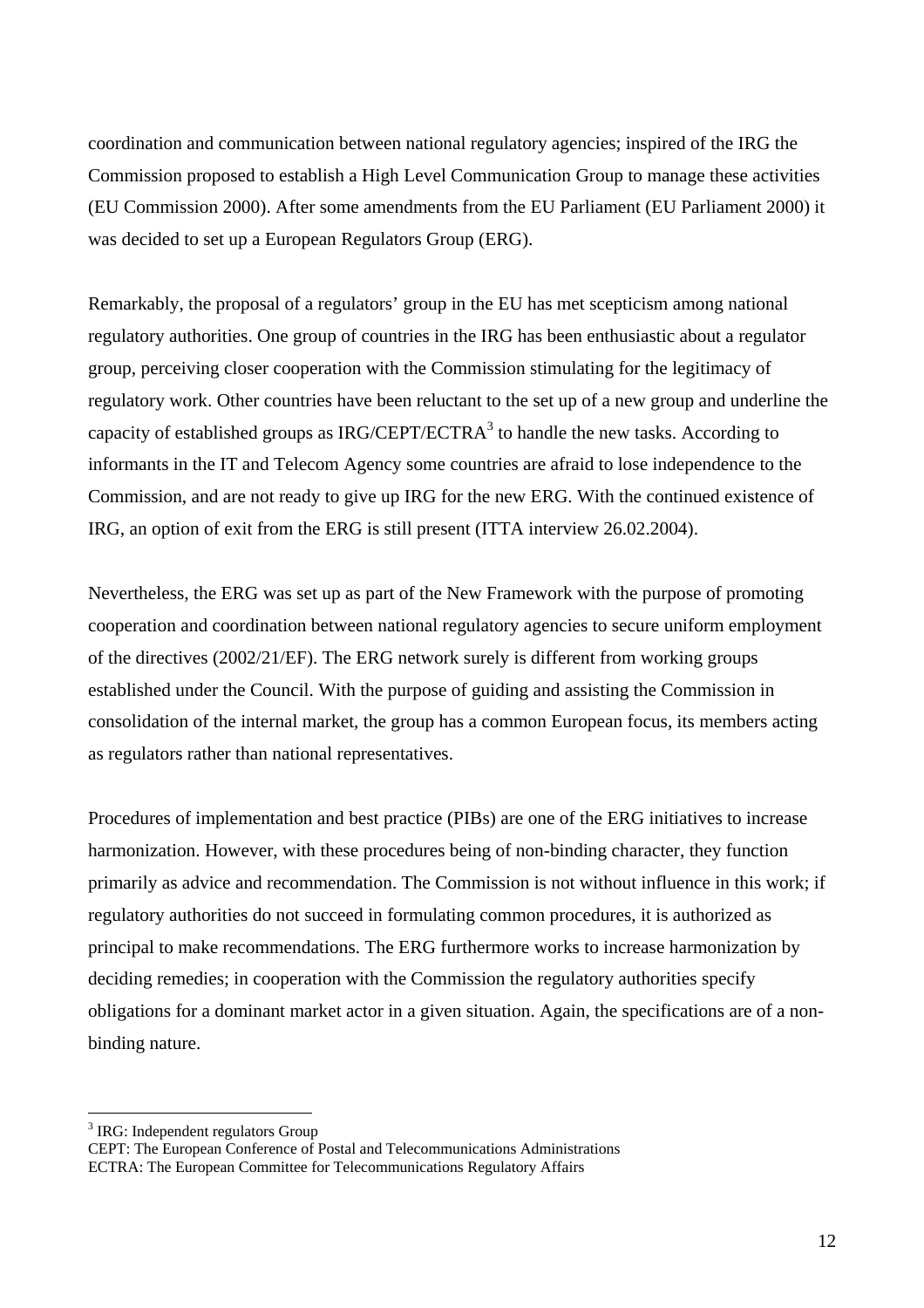The composition of PIBs and remedies illustrates a decreasing separation between legislation and implementation (Dehousse 2002). These activities are torn between the political objective of harmonization and the administrative principle of individual discretion. Harmonization can be increased by uniform guidelines for national regulatory activities. However, such guidelines may wipe out the discretion of national administrations, leaving them with legislative processes instead of implementation. In the ERG this problem has caused some disagreement. While the Danish approach has been to make the procedures as non-binding as possible to avoid conflict with national legislation, the Dutch approach has been quite the opposite, trying to give the procedures legislative effect (ITTA Interview 26.02.2004).

Interestingly, the ERG has until now been characterized by a rather high degree of internal conflict. The IT and Telecom Agency has even questioned the concept of voting, as decisions are not binding. Definition of members has also been a matter of debate; the Commission refers to "relevant national regulatory authorities" which in some countries also include national ministries (EU Commission 2002a). Petitions from ministries to participate in ERG have provoked serious opposition; according to informants in the IT and Telecom Agency this has been of "almost religious" significance to some authorities, threatening to boycott the ERG if ministries were admitted (ITTA interview 25.02.2004, 26.02.2004). This refusal to accept ministerial participation obviously questions the idea of a uniform national delegation at the EU level. However, the representation conflict has not been present in Denmark. The Ministry of Science has never wished to participate in the ERG – neither would the IT and Telecom Agency oppose its participation.

As indicated, the members of the ERG clearly have different expectations to network cooperation. A few examples go to illustrate this. When the European Parliament addressed national governments for feedback on New Framework consequences, the Dutch and a few other regulatory authorities in addition wanted to present their own statements. The Danish IT and Telecom Agency took strong exception to this idea, seeing it as a way of bypassing national ministries. Also, the Dutch regulatory authority reacted promptly when a legislative issue was handed to the Communication Committee (CoCom). As the Dutch ministry had not involved their regulatory authority in the work - as several other ministries (including the Danish) had done - the Dutch regulatory agency was without any influence in this setting. These examples illustrate the widely different patterns of interaction between regulatory authority and ministry in the Netherlands and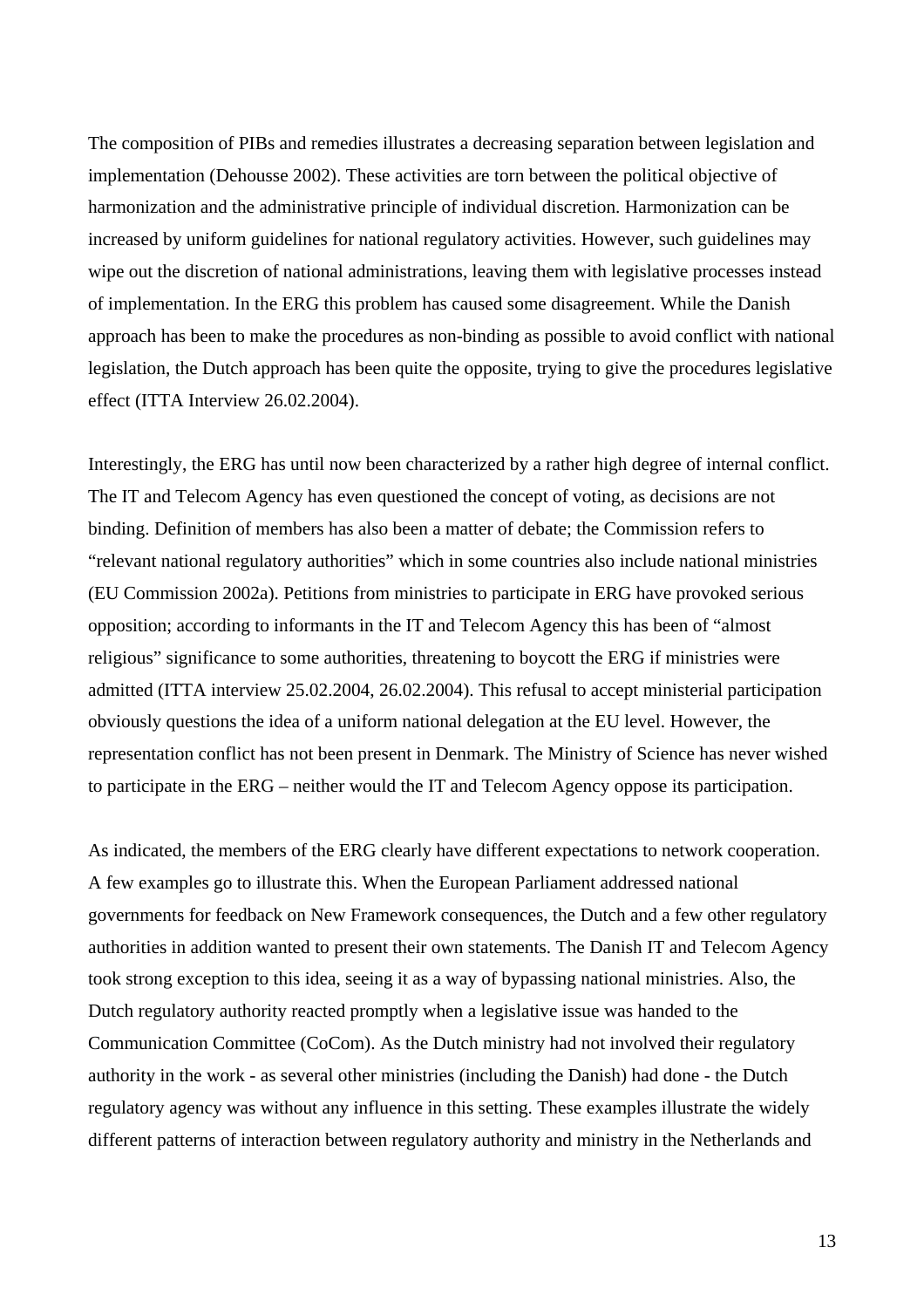Denmark. An informant from the IT and Telecom Agency goes as far as arguing that the Dutch regulatory authority identifies more with other regulatory agencies than with its ministry (ITTA interview 26.02.2004).

From interviews in the IT and Telecom Agency it is possible to identify both national and common European interests when the Agency participates in ERG activities. However, it is obvious that the national identity remains the most important one, confirming the organizational studies of primary and secondary identities. An informant from the Ministry of Science emphasizes the legality aspect: As long as the IT and Telecom Agency acts according to the legislative framework, international inspiration is un-problematic (MS interview 25.02.2004). Several observations indicate that the traditional perception of national administrative officials often clashes with the demands they meet in international forums. Even though the ERG explicitly works to promote a common European mode of regulation, a glance of bad conscience is still discernible when informants from the IT and Telecom Agency describe their involvement in the common problem solving (ITTA interview 25.02.2004). Despite a change of context, the traditional definition of an official's obligation to serve national interests is still conceived as frame of reference.

Taken together the New Framework has had a considerable effect on international interaction in the telecommunication sector. The regulatory autonomy granted to regulatory agencies within the New Framework is matched by the notification procedure securing closer coordination and harmonization between national regulatory activities. Consequently, the growing European engagement has expanded the European focus and orientation in the Danish IT and Telecom Agency and made international co-operation more binding (ITTA Interview 25.02.2003).

# *4.4 The empirical evidence of a networked-administrative system*

The New Framework has strengthened the idea of an evolving common administration by fostering systematic cooperation between national regulatory agencies and the Commission. Indeed, the ERG work with remedies and PIBs has supported harmonization and enhanced the opportunity of common administrative practice across national boundaries. The IT and Telecom Agency's will to participate in this work is, however, conditioned by the possibility of implementing the ERG procedures within the existing Danish legislative framework. Roughly, it is up to the other countries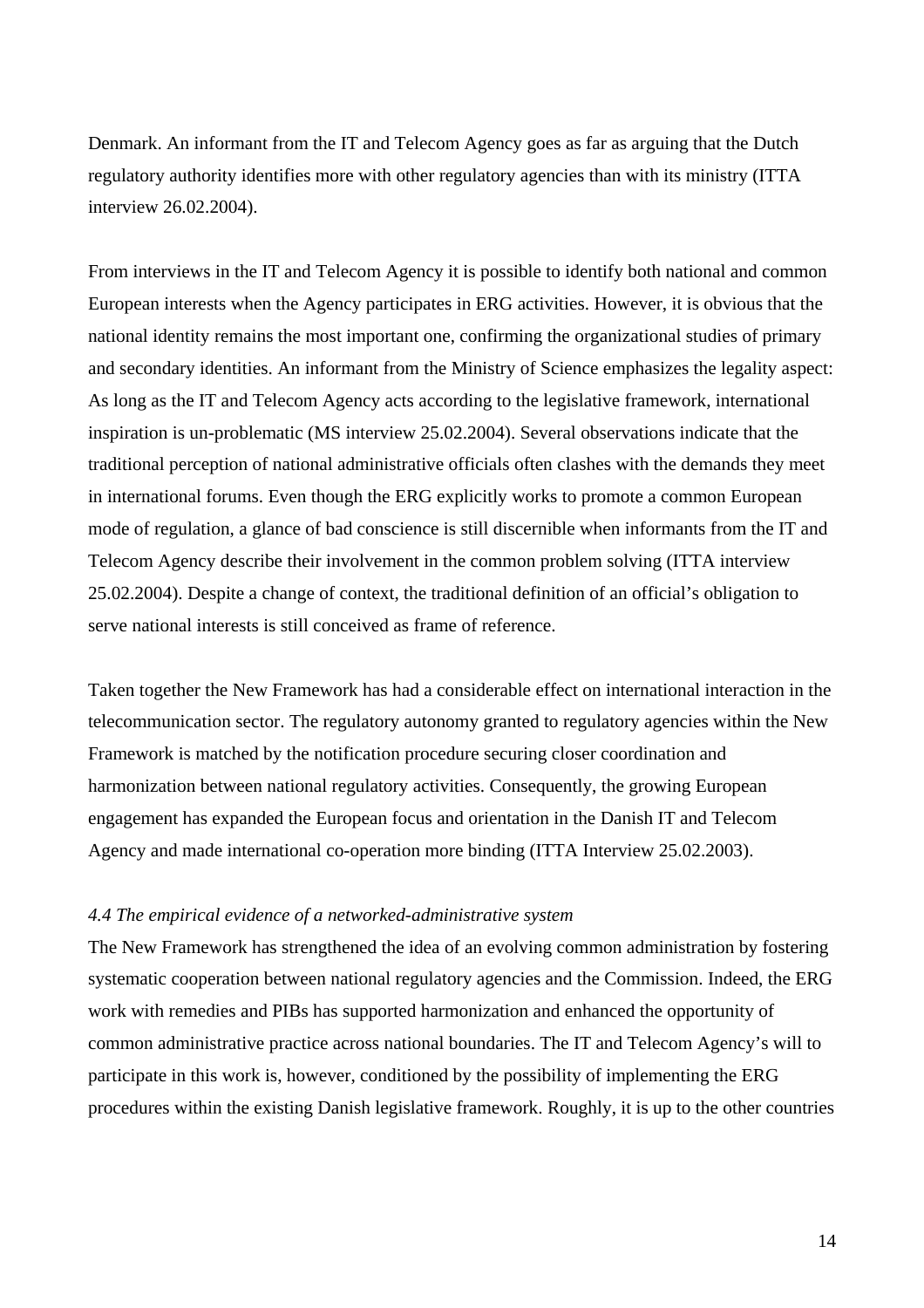to adapt to Danish legislation for a common practice to be obtained. This reluctant attitude of the IT and Telecom Agency may modify the effect of harmonization.

Revision of the telecommunication sector has enhanced the regulatory competences of the Commission and consolidated its role as principal *vis-à-vis* national agencies. This has created a situation where regulatory authorities are responsible to two principals. However, being functionally independent, these authorities are capable of serving both the national administration and the Commission at the same time. In serving the Commission, the IT and Telecom Agency is not in danger of confronting the Ministry of Science as cooperation with the Commission is related to its independent sphere of regulatory activities. This leads to the notion of the IT and Telecom Agency as double-hatted. Nevertheless, the argument of several principals can be questioned. In strictly legal terms the regulatory agencies are only responsible to national legislation emanating from the resort ministry. Where inconsistence between EU directives and their implementation occurs, the regulatory agency must follow national legislation and leave for the Commission and the national government to clarify the inconsistence.

The case study has revealed that the IT and Telecom Agency is characterized by multiple roles and is capable of separating these roles in different settings. In contexts where the Ministry of Science is the prominent actor – such as in preparatory work, Council working groups and CoCom - the IT and Telecom Agency acts as an integrated part of the ministry administration with a nation-based interest. In contrast, within the ERG the Agency participates as an independent regulatory agency cooperating with similar agencies and the Commission to solve regulatory matters in a common European context.

Multiple identities seem conspicuously present within the IT and Telecom Agency - the study thus confirms previous accounts by Egeberg et al. (2003). The study also shows widely contrasting dispositions of roles and interests among regulatory agencies. As regards the Danish IT and Telecom Agency, national attachment is primary and European attachment secondary whereas the opposite seems to be the case in the Dutch regulatory agency.

Certainly, patterns of interaction have changed for the IT and Telecom Agency. While relations with "sister" agencies in other member states as well as with the Commission have been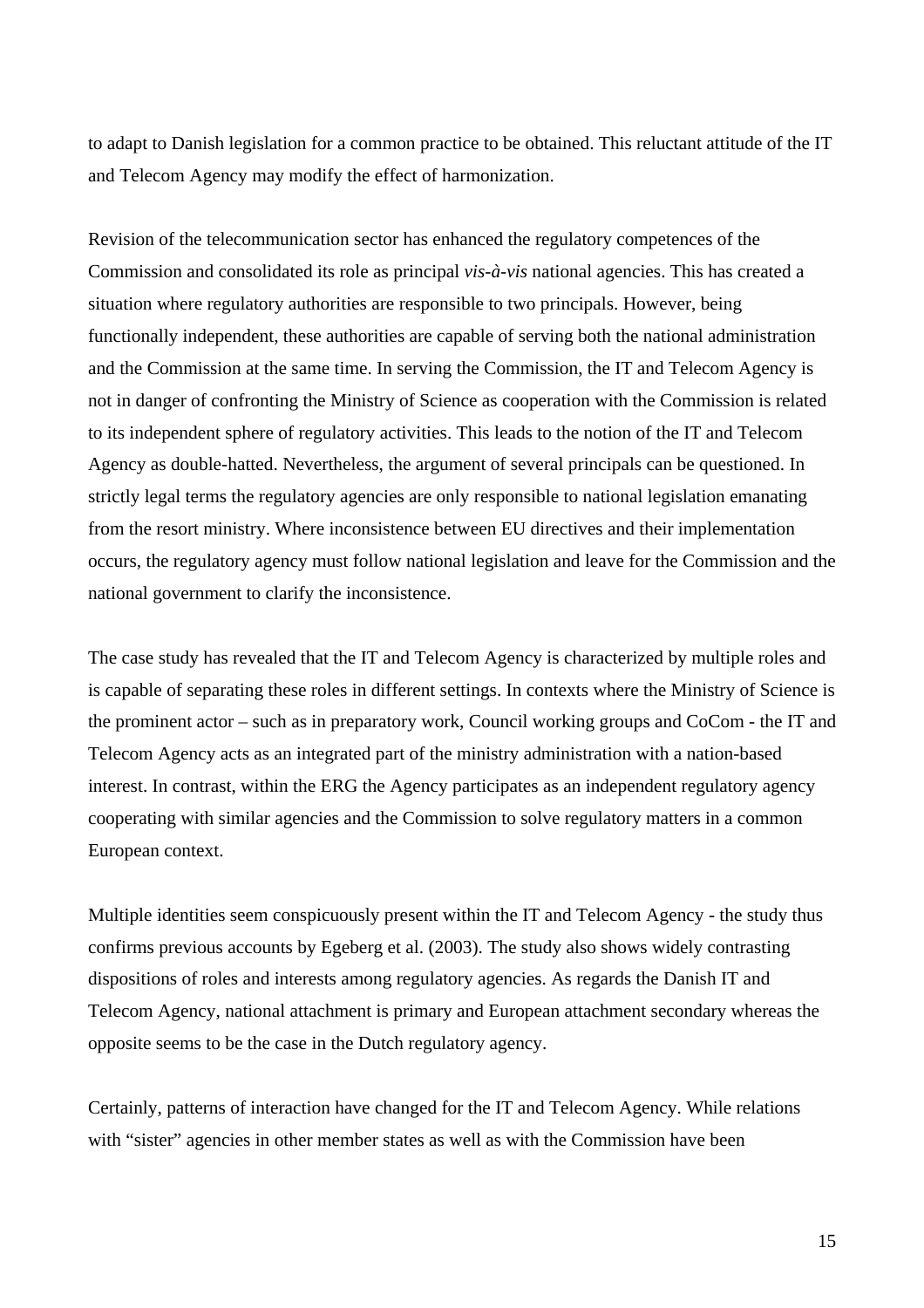strengthened, however, it has not been at the expense of cooperation at the national level; the Ministry of Science remains the most significant partner for the IT and Telecom Agency. Moreover, the change of interaction has resulted in a widening of the IT and Telecom Agency's relations and tasks. Arguably, neither the IT and Telecom Agency nor the Ministry of Science finds this change problematic. Given their relationship based on trust, neither of them seems to perceive any effect on their internal relations. Testifying to these close relations, the IT and Telecom Agency has not used the new interaction patterns at EU level in a conscious attempt to bypass the ministry.

New patterns of communication may, however, profoundly disrupt the interaction between national actors. In countries characterized by inter-institutional conflict, Europeanized relations may be applied to bypass each other. This seems to be the case in the Netherlands, where the regulatory agency is eager to make ERG cooperation as binding as possible while excluding the ministry from participation. Likewise, the ministry has excluded the agency from the Dutch delegation in the Council working group and the CoCom. Evidently, changes in patterns of interaction at the EU, national and sub-national level accentuate a certain national disintegration. However, disintegration may transcend the negative connotation applied in Kadelbach's (2002) argument. As the case study has shown, national disintegration does not necessarily replace national cooperation - in other words, relations at national and international level may be complementary.

#### **5. Explaining the development of a networked-administrative system**

In general, the intergovernmental perspective builds on a logic of territory, where conflict and cooperation are taken to follow a geographical pattern. From an intergovernmental point of view, the European project remains a bargaining arena for autonomous nation-states. Hence, fundamental transformation of the national and European political system is not an option. Furthermore, there is no room for development of a networked-administrative system where sub-national and EU actors interact directly. In this respect the intergovernmental perspective does not account for the existence of different institutions with diverging interests and objectives within the confines of the state (Dehousse 1997). From an intergovernmental point of view EU integration is considered to strengthen national integration through a coordinated process at the national level, thereby disclaiming the possibility of national disintegration.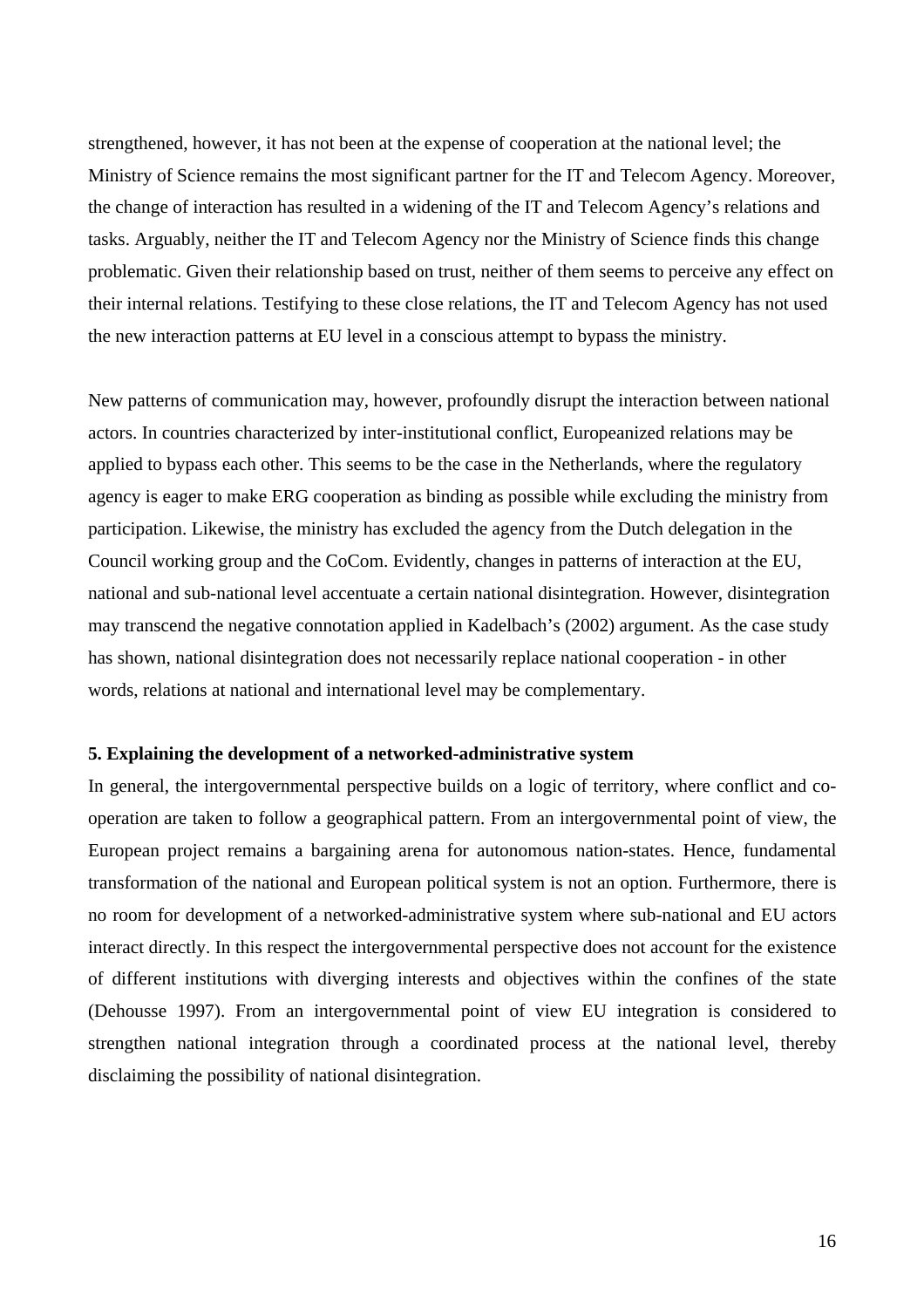The empirical finding of double-hatted regulatory authorities confronts this traditional idea of hierarchy as well as the concept of coherent nation-states. Furthermore, the Commission's appearance as a principal challenges the intergovernmental idea of the EU institutions as neutral institutions controlled by the nation-states. From an institutional point of view, on the other hand, institutions are defined as "living organisms" in constant evolution, progressively acquiring a life of their own by generating interests and preferences (March and Olsen 1989). A neo-functional perspective adds the notion that transfer of sovereignty from nation-state to EU level promotes a spill-over process, in which integration weakens nation-state control (Haas 1958).

The empirical findings seem to give pertinence to a multi-level governance approach, by which network replaces hierarchy as frame of reference. Multiple points of access open for more or less institutionalized and structured co-operation between actors at EU and sub-national level. In a multi-level governance perspective direct interaction between the EU and the sub-national level does not replace but rather supplements inter-state relations. Thus, it is possible for sub-national actors to serve several principals - reflecting the concept of acting double-hatted. Following an organizational perspective, the IT and Telecom Agency's ability to act double-hatted and the Commission's role as principal can be explained by "unpacking" the organizational structure in and between institutions. The vertical specialization between the ministry and the IT and Telecom Agency functions as a precondition for serving both the Ministry of Science and the Commission in a double-hatted manner.

Also, the existence of multiple roles, identities and interests challenges an intergovernmental perspective. In line with the unitary state concept, the intergovernmental perspective claims that behaviour and preferences are formed at national level as national actors appear with predefined preferences and interests in the international arena. Focusing on formative decision making processes, the intergovernmental perspective ignores the fact that EU integration covers several policy processes and additionally involves multiple actors. Admittedly, the fact that national interests remain relevant to the IT and Telecom Agency in the ERG - the forum for independent regulators - seems to support the intergovernmental argument. However, as the IT and Telecom Agency is motivated by both national *and* European interests in the ERG it may seem more relevant to emphasize the *dual* structure of interests and identities.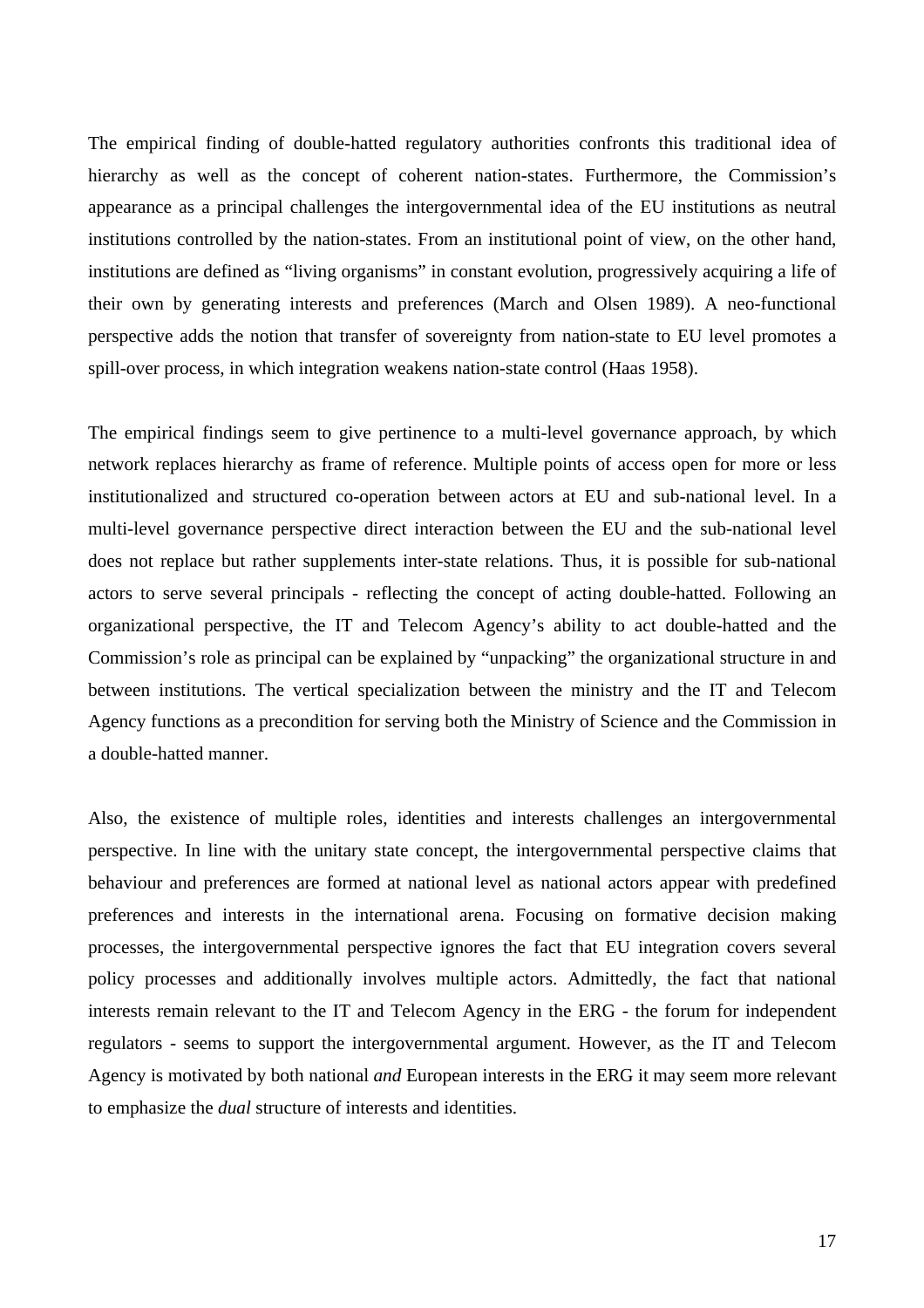From an organizational perspective, the organizational structure affects not only tasks but also the development of values, norms and identities. Accordingly, the argument on primary and secondary structures becomes relevant. In line with this argument the national environment is the primary structure for the IT and Telecom Agency as this is the setting where they spend most time and energy. Naturally, they will continue to be affected by the primary structure in international activities. The European identity and interests evolve as the IT and Telecom Agency participates in international activities in the ERG or the IRG, which constitute the secondary structures. From an organizational perspective, these secondary structures supplement the primary structure, thus creating a dual basis of identity and interests.

The identification of multiple interests, identities and roles is however not enough to substantiate the existence of a networked-administrative system as the patterns of interaction disclose how and when these identities, interests and roles are put into action. From an organizational point of view the interaction between national and EU level follows the institutional structure at the EU level, as national ministries are primarily involved in the Council structure, while the regulatory authorities interact with the Commission. The revision of the telecom directives has decreased the national ministries legislative influence and increased the administrative competences and discretion of regulatory authorities. Furthermore, the New Framework has increased the influence of the Commission and given the institution a legal opportunity to interfere in national regulatory activities. This direct interaction between the IT and Telecom Agency and the Commission illustrates the loss of a gatekeeper role for national governments. Thus, the intergovernmental idea of coherent and centralized nation-states is once again challenged by the empirical findings. The ERG can be described as a policy community as the interaction both has a formal and informal character and is exclusive in its criteria of participation. The work in the group is guided by formal procedures and rules, but an informal praxis of consensus seeking characterizes the interaction as well. This illustrates that the group has to a certain extent become institutionalized (Selznick 1957).

## **6. Conclusion and reflections**

This paper has presented an explorative case study of the Danish IT and Telecom Agency. As the purpose of this study has been to identify possible signs of a networked-administrative system, patterns of cooperation and conflict has been analyzed. Evidently, this study shows that The IT and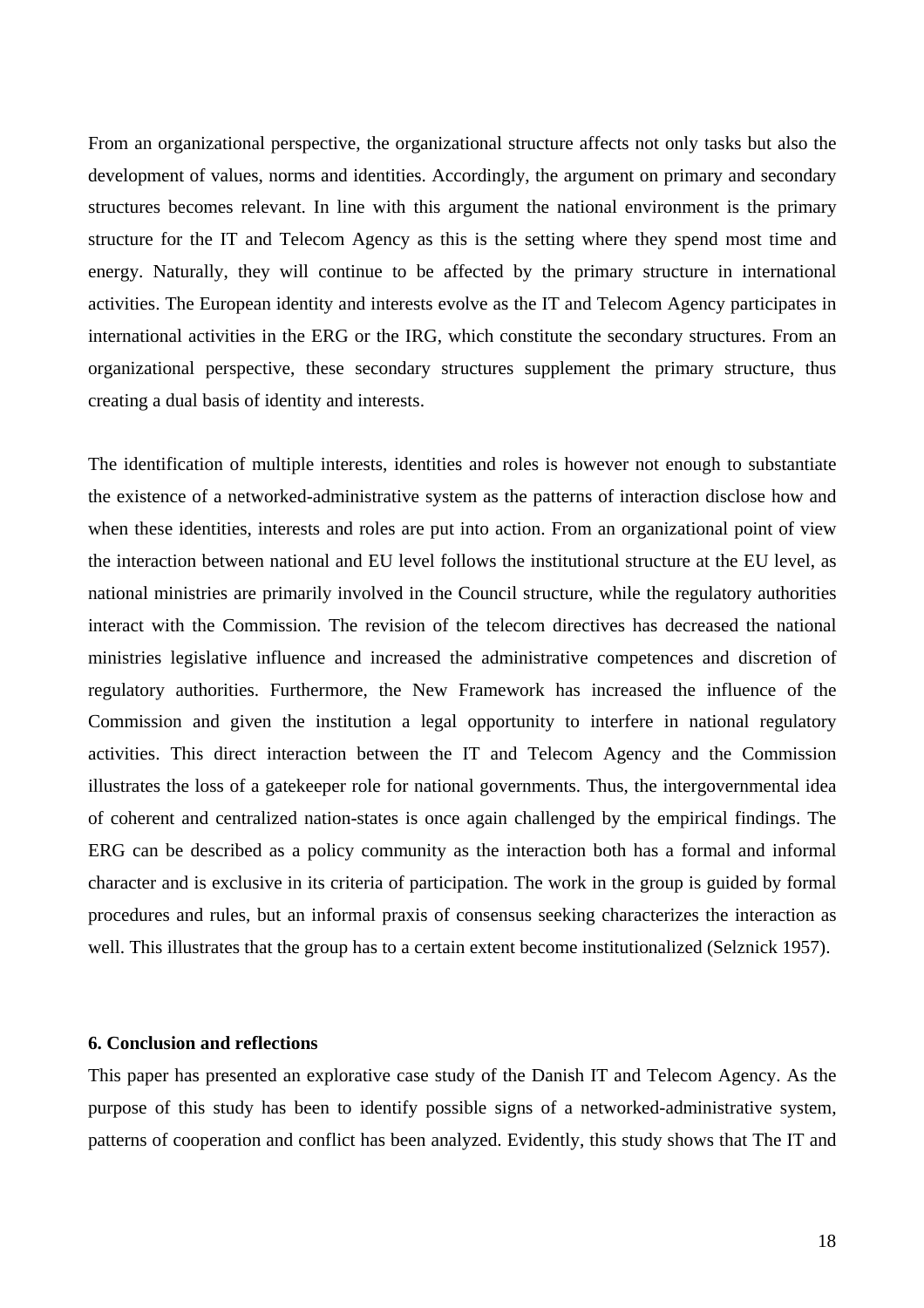Telecom Agency acts double-hatted, possesses multiple roles, identities, and interests and has experienced a change in patterns of interaction. These observations indicate and confirm the very notion of a networked-administrative system. While the intergovernmental approach is a highly appreciated integration theory it is not capable of explaining the existence of a networkedadministrative system. It is primarily the state-centric and one-dimensional concept of integration that disqualifies this approach as a relevant framework of explanation. The multi-level governance approach, on the other hand, reveals a highly complex pattern of interaction across different levels of governance.

However, as the multi-level governance perspective can be seen as a primarily descriptive framework the explanatory potential of the approach is limited. Thus, organizational theory supplements the multi-level governance approach with more comprehensive explanatory tools. Claiming that structures and settings of organizations affect the behaviour of actors, the organizational perspective has proved to be a relevant framework of explanation. In this context the development of a networked-administrative system is related to the division of tasks and responsibilities between the institutions in the EU system. Combined with a decentralized administrative structure in the nation-states, where semi-autonomous authorities are decoupled from ministries as regards regulatory activities, new patterns of cooperation and conflict between actors at the national and EU level arise.

A line of reflection is, however, appropriate before ending this paper. Even though the organizational perspective appears as the most relevant explanatory framework in relation to the changes in the telecommunication sector focused on here, this perspective can be criticized for not theorizing the *degree* to which new patterns of cooperation and conflict have emerged. The empirical study indicates that the development has not been the same in all countries. As the case study suggests, cooperation between the Danish Ministry of Science and the IT and Telecom Agency is based on consensus and trust. This seems to be contrary in the Netherlands, where cooperation seems to be characterized more by conflict than consensus. In explaining these variations an institutional perspective focusing on national administrative traditions might be fruitful (Olsen 1992, 2001). The study presented here indicates that varying traditions of cooperation have influenced the behaviour of national actors. The close cooperation between actors in the Danish administration can be explained by the formal and hierarchical EU coordination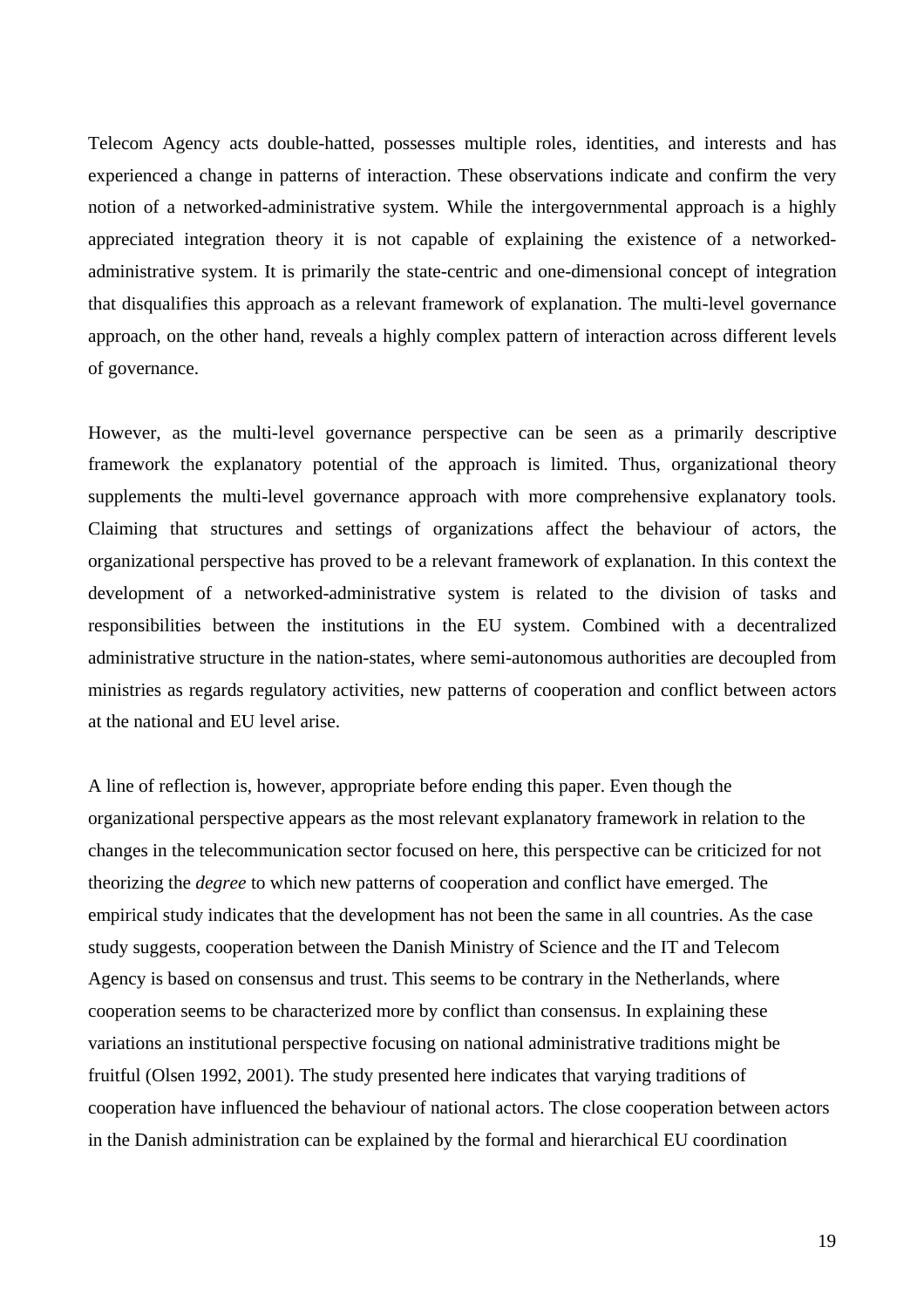system in Denmark with procedures for hearings in special committees and a high degree of parliamentary control. Furthermore, the tradition of formal coordination in Denmark may have induced the development of an informal norm of cooperation, expressed by the actors' mutual will to cooperate with each other.

A transnational networked-administrative system can, in other words, be modified by administrative culture and political agency at the national level. The Danish case can be seen as a critical case in this respect. Thus, when this study by all means indicates that new patterns of cooperation and conflict do have emerged, this supports the argument of a general development of a networkedadministrative system in Europe. Such a development seems even more likely to take place in countries with less formal cooperation procedures and parliamentary control.

# **Acknowledgement**

I would like to thank Morten Egeberg at ARENA for inspiration and comments in relation to this paper.

## **References**

Börzel, Tanja (1998): "Organizing Babylon – On the Different Conceptions of Policy Networks" *Public Administration*, 76:253-273.

Dehousse, R. (1997): "European Integration and the Nation-State" in Rhodes, M. et al. (eds) *Developments in the West European Public Politics*. London: Houndmills.

Dehousse, R (2002): "Misfits: EU Law and the Transformation of European Governance" in Joerges, C. & R. Dehousse (eds) *Good Governance in Europe's Integrated Marked*. Oxford: Oxford University Press.

Directive 2002/19/EC of the European Parliament and of the Council of the 7 March 2002 on access to, and interconnection of electronic communications networks and associated facilities (Access Directive). *Official Journal of the European Communities*, 24.4.2002.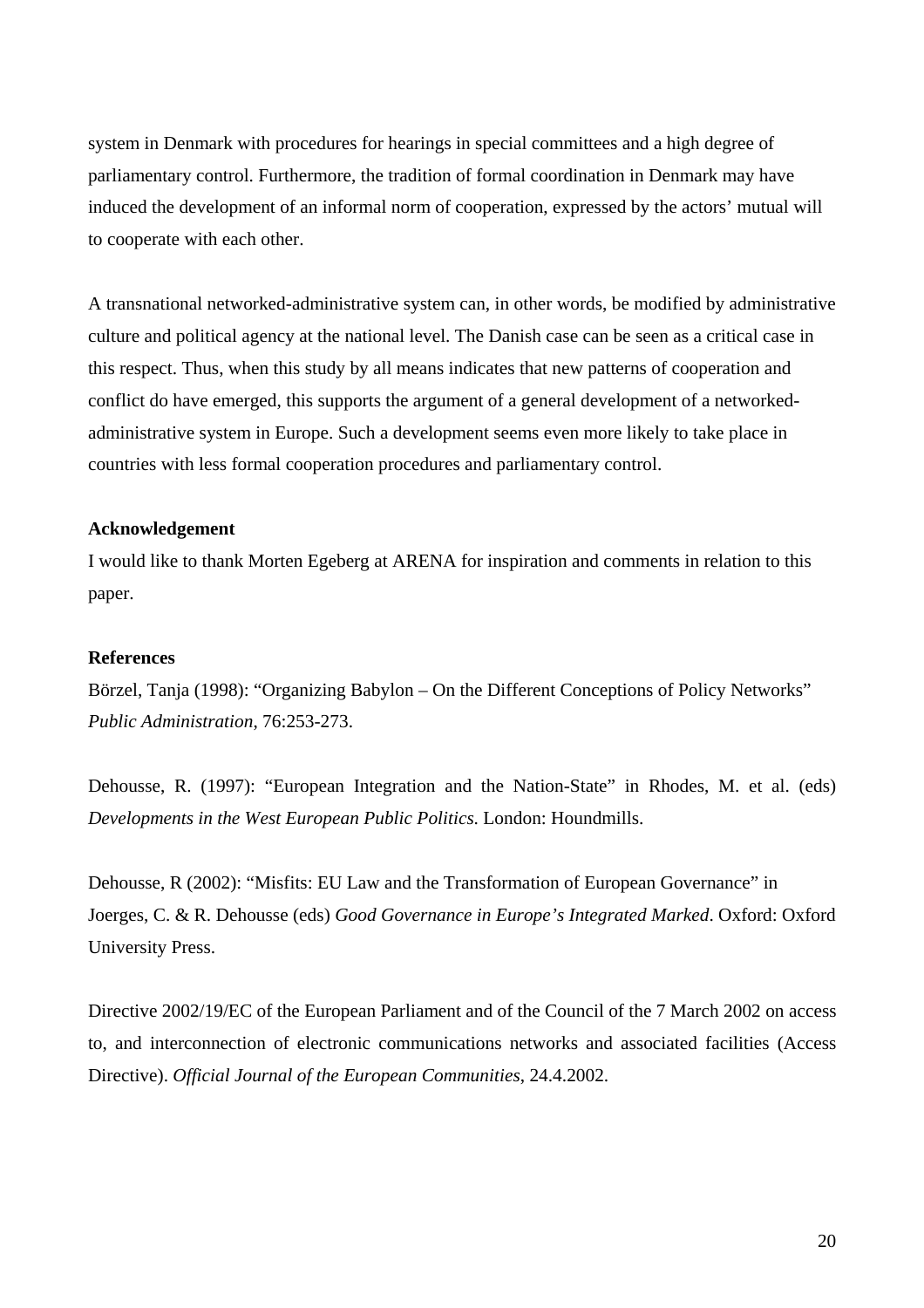Directive 2002/20/EC of the European Parliament and of the Council of the 7 March 2002 on the authorisation of electronic communications networks and services (Auhorisation Directive). *Official Journal of the European Communities*, 24.4.2002.

Directive 2002/21/EC of the European Parliament and of the Council of the 7 March 2002 on a common regulatory framework for electronic communications networks and services (Framework Directive). *Official Journal of the European Communities*, 24.4.2002.

Directive 2002/22/EC of the European Parliament and of the Council of the 7 March 2002 on universal service and users' rights to electronic communications networks and services (Universal Service Directive). *Official Journal of the European Communities*, 24.4.2002.

Egeberg, M. (1989): "Mot instrumentelle modeller i statsvitenskapen" in Egeberg, M. (ed.) *Institusjonspolitikk og forvaltningdutvikling. Bidrag til en anvendt statsvitenskap.* Oslo: TANO.

Egeberg, M. (1999): "Transcending Intergovernmentalism? Identity and Role Perceptions of National Officials in the EU Decision-Making" *Journal of European Public Policy*, 6(3): 456-474.

Egeberg, M. (2000): "Mot en europeisk union? Den organisatoriske dimensjonen", *Nordisk Administrativt Tidsskrift* 81 (4):

Egeberg, M. (2003): "How Bureaucratic Structure Matters: An Organizational Perspective" in Guy Peters, B. & J. Pierre (eds) *Handbook of Public Administration*. London: Sage Publications, pp.116- 126.

Egeberg, M. (2004a): "Organising institutional autonomy in a political context: Enduring tensions in the European Commission's development" *ARENA Working paper,* 02/04

Egeberg, M. (2004b): "An Organisational Approach to European Integration: Outline of a Complementary Perspective" *European Journal of Political Research* 43(2): 199-219.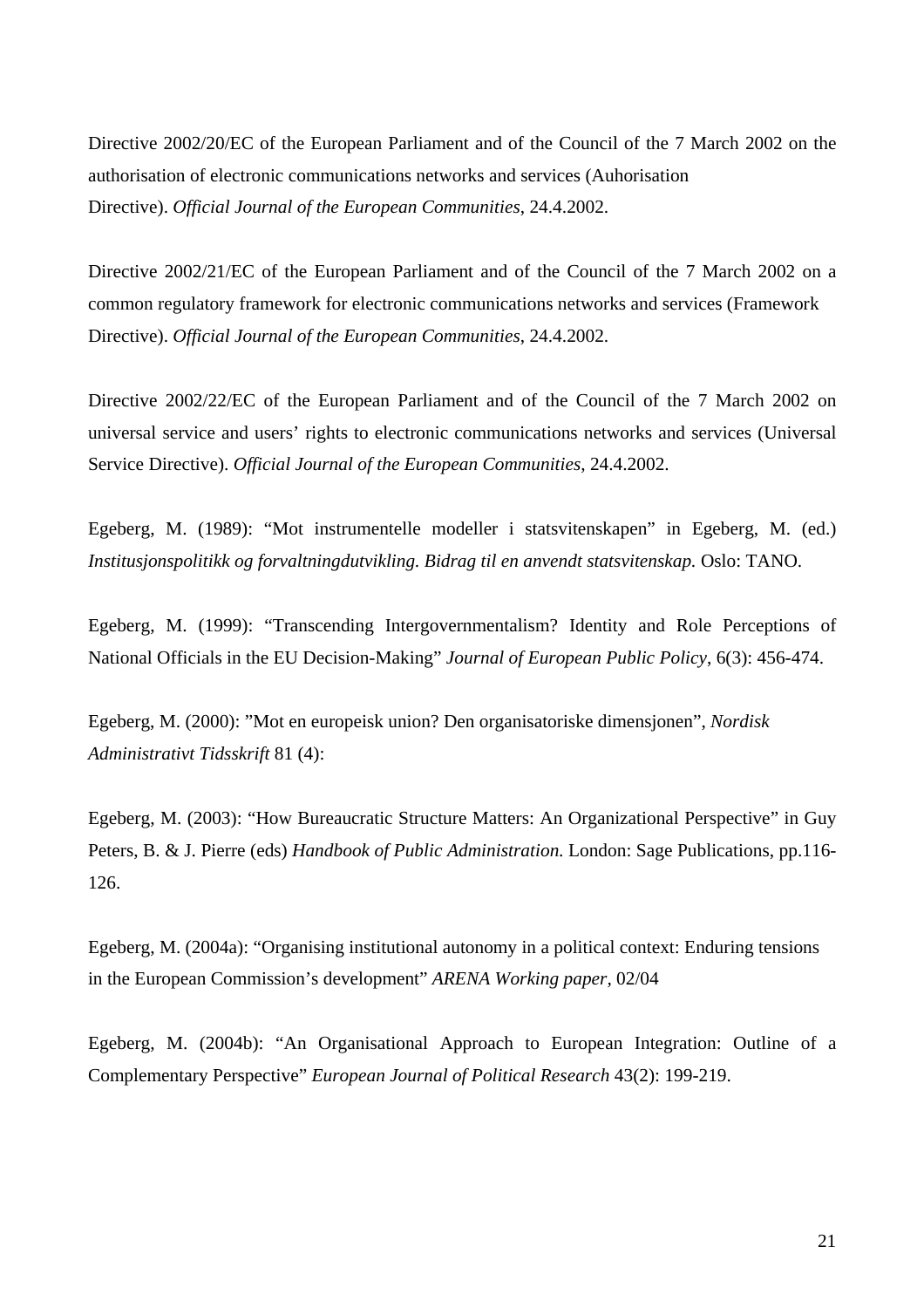Egeberg, M., G.F. Schaefer and J. Trondal (2003): "The Many Faces of EU Committee Governance" *West European Politics*, 26(3): 19-40.

EU Commission (2000): "The results of the public consultation on the 1999 Communications Review and Orientations for the New Regulatory Framework". *Communication form the Commission.* COM (2000) 239.

EU Commission (2002a): "Commission Decision of 29 July 2002, establishing the European Regulators Group for Electronic Communications Networks and Services (2002/627/EC)". *Official Journal of the European Communities*, 30.7.2002.

EU Commission (2002b): "Commissions guidelines on market analysis and the assessment of significant market power under the Community Regulatory Framework for Electronic Communities Networks and Services (2002/c 165/03)". *Official Journal of the European Communities,*  11.7.2002.

EU Parliament (2000): "EU Parliament first reading of Proposal for a European Parliament and Council directive on a common regulatory framework for electronic communications networks and services". *Minutes* (COM 2000). 393-c5-0428/2000 – 2000/0184(COD).

Haas, E. (1958): *The Uniting of Europe: Political, Social and Economic Forces, 1950-57.* Stanford: Stanford University Press.

Jachtenfucs, M (2001): "The Governance Approach to European Integration" *Journal of Common Market Studies*, 39 (2):245-64.

Jeffery, Charlie (2000): "Sub-National Mobilization and the European Integration: Does it Make any Difference?" *Journal of Common Market Studies,* 38(1): 1-23.

Kadelbach, S. (2002): "European Administrative Law and the Law of the Europeanized Administration" in Joerges, C. & R. Dehousse (eds) *Good Governance in Europe's Integrated Marked*. Oxford: Oxford University Press.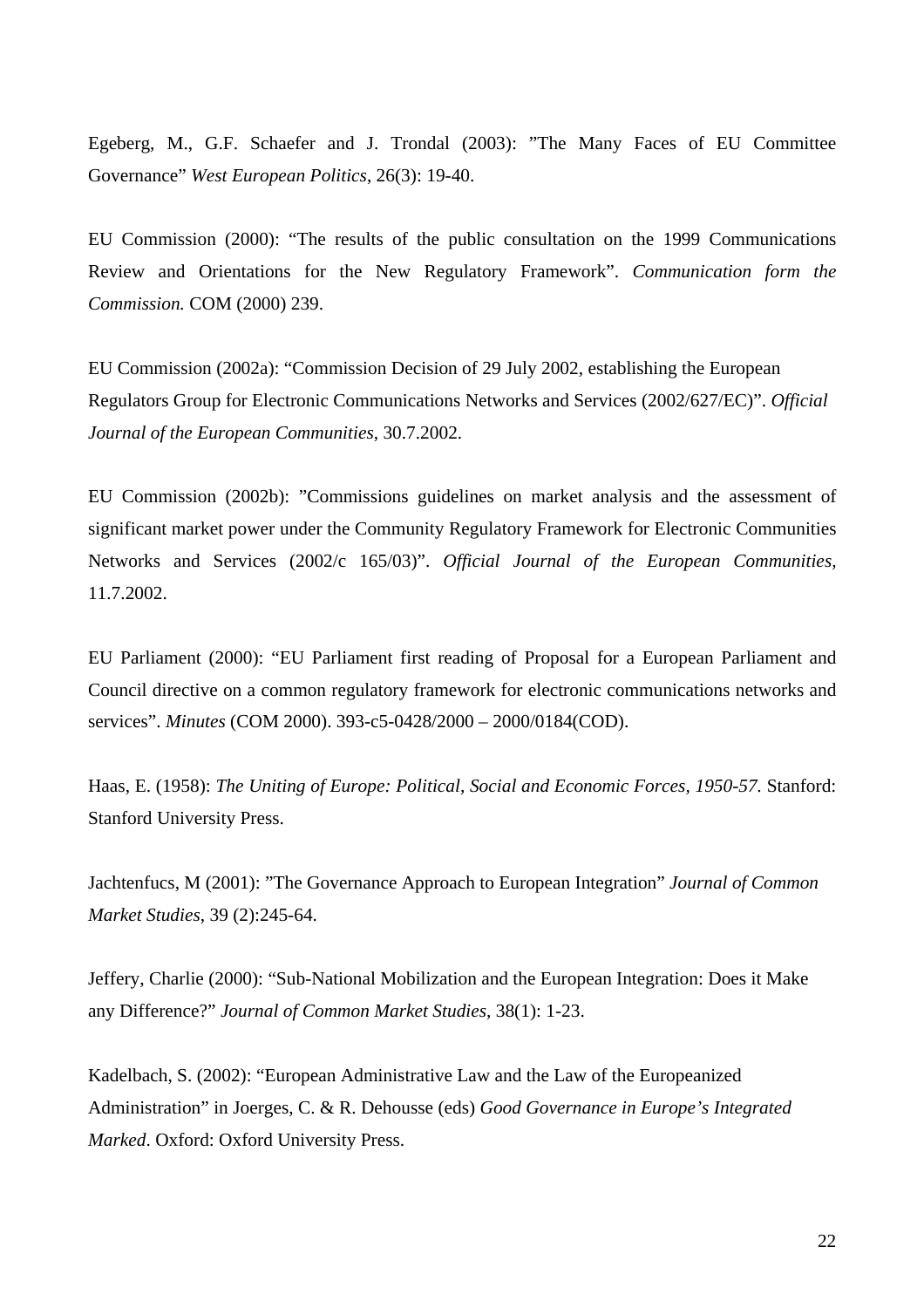March, J.G. and J.P. Olsen (1989): *Rediscovering Institutions.* New York: Free Press.

Majone, G. (2000): "The Credibility Crisis of Community Regulation" *Journal of Common Market Studies,* 38 (2): 273-302.

Marks, G., L. Hooege, and K. Blank (1996): " European Integration from the 1980s: State-Centric v. Multi-level Governance" *Journal of Common Market Studies*, 34(3): 341-377.

Moravcsik, A. (1993*)*: "Preferences and Power in the European Community: A Liberal Intergovernmental Approach" *Journal of Common Market Studies*, 31(4): 597-609.

Moravcsik, A. (1998): *The Choice for Europe. Social Purpose and State Power from Messina to Maastricht.* Ithaca, New York: Cornell University Press.

Nørgård, G.H. (2004): *Forvaltningspolitik i den Europæiske Union og nationalstaterne. Mod et netværk-administrativt system i EU?* Spesiale ved Institut for Statskundskab. Odense: Odense Universitetsforlag.

Olsen, J.P. (1992): "Analyzing Institutional Dynamics" *Staatswissenschaften und Staatspraxis* 3 (2): 247-271.

Olsen, J.P. (2001): "Organizing European Institutions of Governance: A Prelude to an Institutional Account of Political Integration" in Wallace, H (ed.) *Whose Europe? Interlocking Dimensions of Integration.* London: MacMillian Press Ltd. pp.2-37.

Olsen, J.P. (2002): "Towards a European Administrative Space", *Journal of European Public Policy* 10: 506-531

Selznick, P. (1957): *Leadership in Administration: a Sociological Interpretation.* New York: Harper & Row.